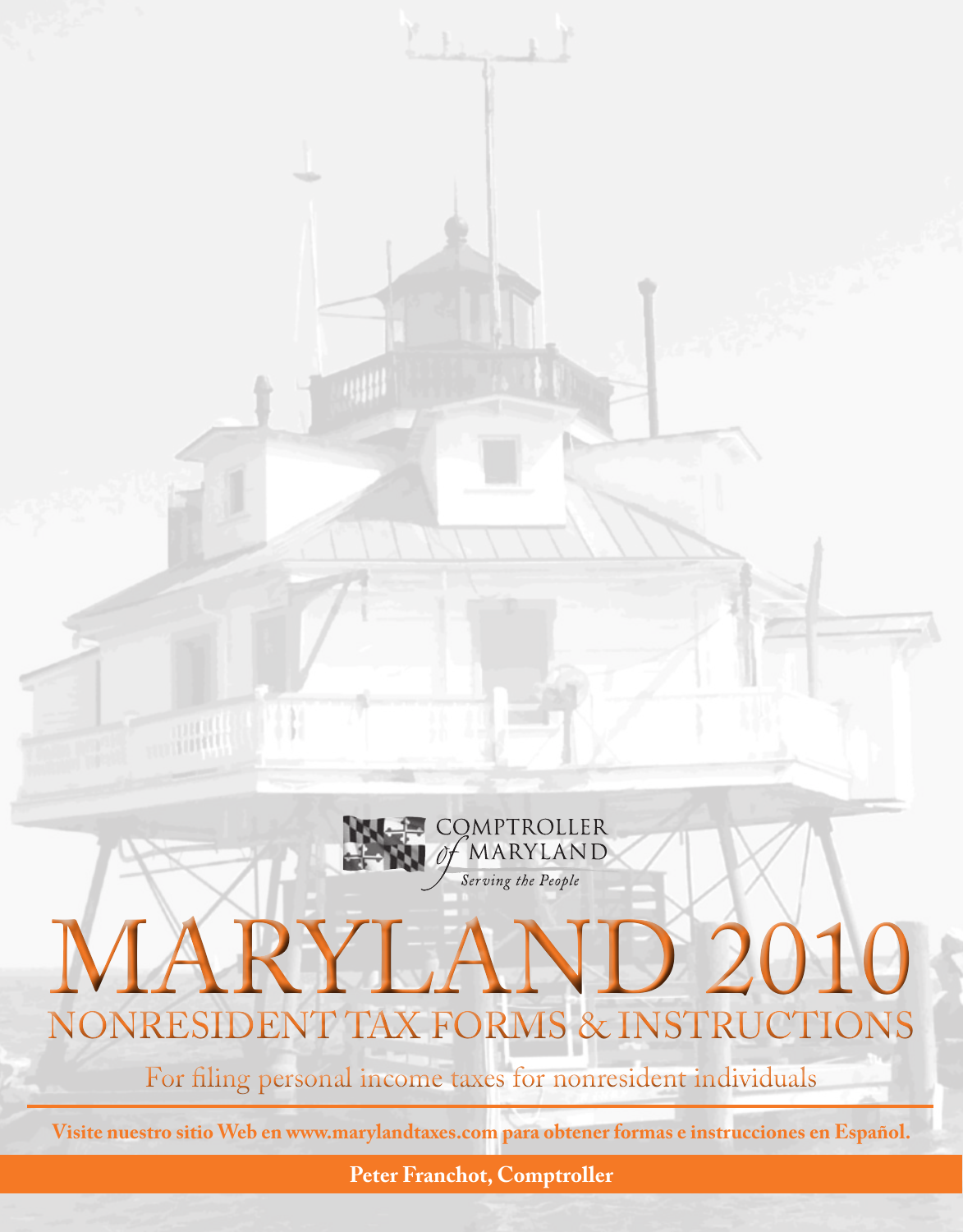|                | Instruction                                                                               | Page |
|----------------|-------------------------------------------------------------------------------------------|------|
|                | 1. WHAT FORM TO FILE? 1                                                                   |      |
| 2.             | NONRESIDENT, RESIDENT AND<br>PART-YEAR RESIDENT 1                                         |      |
| 3.             | WHAT INCOME IS TAXABLE OR<br>REPORTABLE 1                                                 |      |
| 4 <sup>2</sup> | WHO MUST FILE? 1                                                                          |      |
| 5.             | USE OF FEDERAL RETURN  2                                                                  |      |
| 6.             | MAILING LABEL 2                                                                           |      |
| 7.             | SOCIAL SECURITY NUMBER 2                                                                  |      |
| 8.             | <b>FILING STATUS</b> 2                                                                    |      |
| 9.             | <b>RESIDENCE INFORMATION  2</b>                                                           |      |
|                |                                                                                           |      |
|                | 11. INCOME AND ADJUSTMENTS  3                                                             |      |
|                | 12. ADDITIONS TO INCOME  3                                                                |      |
|                | 13. SUBTRACTIONS FROM INCOME 4                                                            |      |
|                | 14. ADJUSTED GROSS INCOME FACTOR 5                                                        |      |
|                | 15. STANDARD DEDUCTION. 5                                                                 |      |
|                | 16. ITEMIZED DEDUCTIONS 5                                                                 |      |
|                | 17. EXEMPTION ALLOWANCE<br>COMPUTATION 6                                                  |      |
|                | <b>18. FIGURE YOUR MARYLAND</b><br>TAXABLE INCOME 6                                       |      |
|                | 19. FIGURE YOUR MARYLAND TAX. 6                                                           |      |
|                | 20. EARNED INCOME, POVERTY LEVEL<br>AND OTHER CREDITS FOR<br>INDIVIDUALS AND BUSINESSES 6 |      |
|                | 21. TOTAL MARYLAND TAX AND<br>CONTRIBUTION 7                                              |      |
|                | 22. TAXES PAID AND CREDITS 7                                                              |      |
|                | 23. OVERPAYMENT OR                                                                        |      |
|                | 24. TELEPHONE NUMBERS, CODE<br>NUMBER, SIGNATURES AND<br>ATTACHMENTS  8                   |      |
|                | 25. ELECTRONIC AND PC FILING, MAILING<br>AND PAYMENT INSTRUCTIONS AND<br>DEADLINES9       |      |
|                |                                                                                           |      |
|                | 27. SPECIAL INSTRUCTIONS FOR<br>MILITARY TAXPAYERS  10                                    |      |
|                | 28. PART-YEAR RESIDENTS. 10                                                               |      |
|                | 29. PASS-THROUGH ENTITIES.                                                                | 10   |
|                | <b>30. FILING RETURN OF DECEASED</b>                                                      | 11   |
|                | 31. AMENDED RETURNS.                                                                      | 11   |
|                | 32. PRIVACY ACT INFORMATION.                                                              | 11   |
|                | TAX TABLE  12<br>$\bullet$                                                                |      |
|                | <b>TAX COMPUTATION</b><br>WORKSHEET SCHEDULES 15                                          |      |
|                | • DEVELOPMENTAL DISABILITIES<br><b>WAITING LIST EQUITY FUND </b>                          | 16   |
|                | • CHESAPEAKE BAY AND<br>ENDANGERED SPECIES FUND 16                                        |      |
|                | MARYLAND CANCER FUND  16                                                                  |      |

## **NEW FOR 2010**

- **• Clean Energy Incentive Tax Credit** Businesses or individuals who qualify for this tax credit will now be entitled to a refund for the amount by which the credit exceeds the tax liability on the Maryland return. See Form 500CR and instructions.
- **• Job Creation and Recovery Tax Credit** Businesses that operate or conduct business in Maryland that hire certain unemployed workers for newlycreated or certain vacant positions in Maryland may be entitled to this new refundable tax credit. See Form 500CR and instructions.
- **• Sustainable Communities Tax Credit:** New Form 502S provides for an expanded credit for qualified businesses and individuals and is applicable for credit applications received by the Maryland Historical Trust on or after June 1, 2010. Form 502H will continue to be used for credit applications received by the Maryland Historical Trust prior to June 1, 2010.
- **• Maryland tax withheld in error:** We have provided a check box on Form 505 for taxes withheld in error. See instruction 4 for more information.
- **• New Form 588** has been created to allow income tax refunds to be deposited to more than one account. See instruction 23 for more information.
- **• New subtraction** to cover certain costs related to nitrogen removal technology. See instruction 13 code letter ff.
- **• Developmental Disabilities Waiting List Fund:** A new contribution on line 40 form 505, provides funds for thousands with developmental disabilities (such as autism, cerebral palsy and Down syndrome) who are on a waiting list to receive services.

## **Electronic Filing Options:**

- **• Go Green!** eFile saves paper. In addition, you will receive your refund faster, receive an acknowledgement that your return has been received, and if you owe - you can extend your payment date until April 30th if you both eFile and make your payment electronically.
- **• Security:** Your information is transmitted securely when you choose to file electronically. It is protected by several security measures such as multiple firewalls, state of the art threat detection and encrypted transmissions.
- **• iFile**: Free internet filing for Maryland income tax returns with no income limitation. Visit **www.marylandtaxes.com** and click iFile for eligibility.
- **• PC Retail Software:** Check the software requirements to determine eFile eligibility before you purchase commercial off-the-shelf software. Use software or link directly to a provider site to prepare and file your return electronically.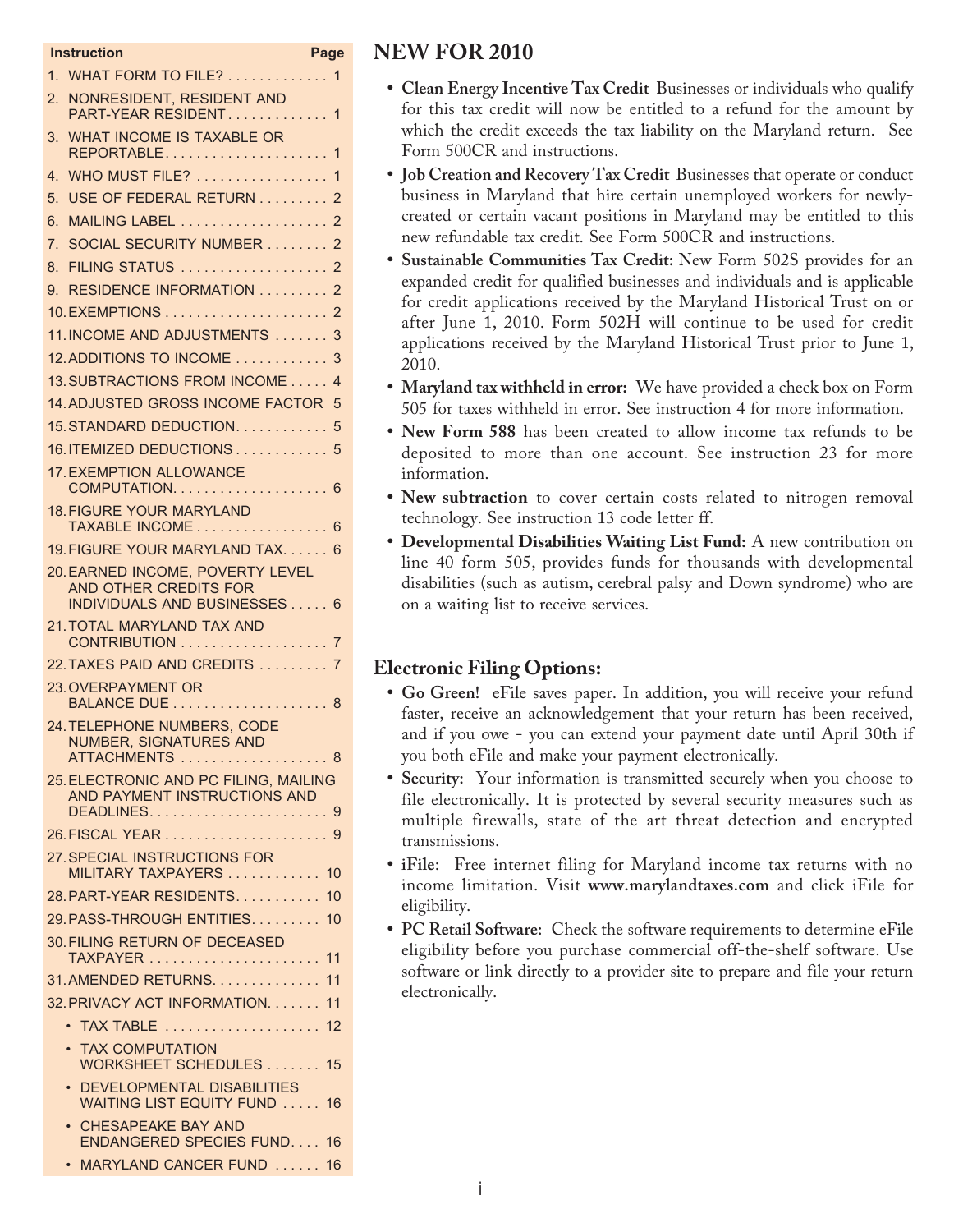## **Please read this before filling out your forms**

- **• eFile:** Ask your professional tax preparer to eFile your return. You may use any tax professional who participates in the Maryland Electronic Filing Program.
- **• IRS Free File:** Free internet filing is available for federal income tax returns, however, some income limitations may apply. Visit **www.irs.gov** for eligibility.
- **•** Fees for state tax returns may also apply; however, you can always return to **www.marylandtaxes.com** to use the free iFile internet filing for Maryland income tax returns after using the IRS Free File for your federal return.
- **• Payment Options:** Payment by electronic funds withdrawal (direct debit) is available if you file electronically. If you choose this option, you have until April 30th to make your payment.
- **• Bill Pay Electronic Payments:** If your paper or electronic tax return has a balance due, you may pay electronically at **www.marylandtaxes.com** by selecting BillPay.

The amount that you designate will be debited from your bank or financial institution on the date that you choose.

- **• Payment by Credit Card:** You may now pay your balance due, estimated or extension payments, using your MasterCard, Discover, American Express or Visa. See Instruction 25.
- **• Estimated tax payments:** You may file and pay your 2010 estimated taxes electronically. When you use our iFile program, we give you the ability to make a single estimated tax payment, as well as providing the convenience of scheduling all of your

payments at one time. These scheduled payments will be deducted from your bank account on the dates that you specify. Visit us at **www. marylandtaxes.com** and look for on-line services.

**• Reminder**: Use your total income (with certain modifications) to compute the tax rate to be used on your nonresident tax return, Form 505. You will then use Form 505NR to compute your Maryland taxable net income with your subtractions for non-Maryland income. This Maryland taxable net income will be used as the numerator of a nonresident factor. Your Maryland income without allowing you the non-Maryland subtractions will be the denominator. This nonresident factor applied to the tax that was calculated on your total income arrives at the Maryland tax.

The special nonresident tax is applied to your Maryland net taxable income as calculated on Form 505NR. See the instructions in this booklet for more information.

## **Additional Information:**

- **• Need an extension?** If you don't owe additional tax and requested an extension of time to file your federal return, you don't need to request a separate Maryland extension  $-$  it's automatic. If you do not qualify for the automatic extension, make your request online at **www.marylandtaxes.com** or TeleFile your extension request by calling 410- 260-7829.
- **• You can contribute to three programs on your return:** The Chesapeake Bay and Endangered Species Fund, the Developmental Disabilities Waiting List Equity Fund, and the Maryland Cancer Fund.

## **DUE DATE: MONDAY, APRIL 18, 2011**

For free Maryland tax help, call **410-260-7980** February 1 - April 18, 2011, 8:00 a.m. until 8:00 p.m., Monday through Friday. Email tax questions anytime, **taxhelp@comp.state.md.us**

**Please use blue or black ink when completing your forms and checks.**

## **To avoid delays in the processing of your return:**

- Do not use pencil or ink of any other color.
- Do not print returns on colored paper.
- Do not write on, staple or punch holes in the barcode.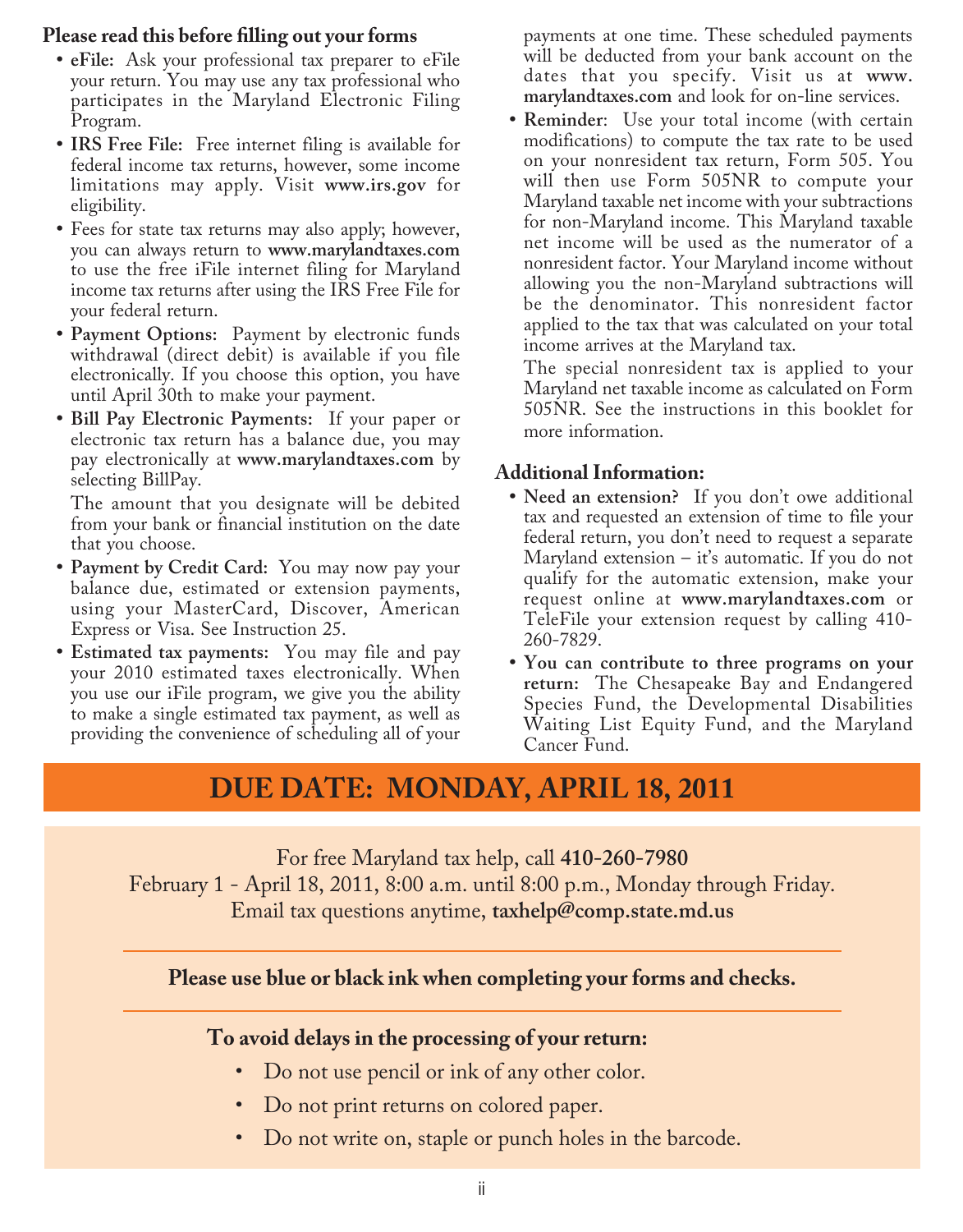## **MARYLAND NONRESIDENT INCOME TAX RETURN FORM 505**

## IMPORTANT NOTES

#### **DUE DATE**

Your return is due by April 15, 2011. If you are a fiscal year taxpayer, see Instruction 26. If any due date falls on a Saturday, Sunday or legal holiday, the return must be filed by the next business day.

#### **COMPLETING THE RETURN**

You must use blue or black ink when completing your return. **DO NOT** use pencil or red ink. Submit the original return, not a photocopy. If no entry is needed for a specific line, leave blank. Do not enter words such as "none" or "zero" and do not draw a line to indicate no entry.

You may round off all cents to the nearest whole dollar. Fifty cents and above should be rounded to the next higher dollar.

#### **1** What form to file?

#### **ELECTRONIC FILING INSTRUCTIONS**

The instructions in this booklet are designed specifically for filers of paper returns. If you are filing electronically and these instructions differ from the instructions for the electronic method being used, you should comply with the instructions appropriate for that method.

**Software vendors should refer to the e-file handbook for their instructions.**

#### **SUBSTITUTE FORMS**

You may file your Maryland income tax return on a computer-prepared or computer-generated substitute form provided the form is approved in advance by the Revenue Administration Division. The fact that a software package is available for retail purchase does not guarantee that it has been approved for use.

For additional information, see Administrative Release 26, Procedures for Computer-Printed

# **INSTRUCTIONS 2010**

Substitute Forms, which can be obtained at **www.marylandtaxes.com**

You may also call the tax information numbers listed on the back cover to find out which computer-generated forms have been approved for use or visit our Web site **www.marylandtaxes.com**.

#### **PENALTIES**

There are severe penalties for failing to file a tax return, failing to pay any tax when due, filing a false or fraudulent return, or making a false certification. The penalties include criminal fines, imprisonment, and a penalty on your taxes. In addition, interest is charged on amounts not paid.

To collect unpaid taxes, the Comptroller is directed to enter liens against the salary, wages or property of delinquent taxpayers.

| IF YOU ARE A:                                                                                                                                                                                                                                                                                                                                                                                       | <b>YOU SHOULD FILE:</b>                                         |
|-----------------------------------------------------------------------------------------------------------------------------------------------------------------------------------------------------------------------------------------------------------------------------------------------------------------------------------------------------------------------------------------------------|-----------------------------------------------------------------|
| Taxpayer whose permanent home (domicile) is a state other than Maryland unless you are a statutory resident.                                                                                                                                                                                                                                                                                        | Form 505<br>Nonresident Return.                                 |
| Taxpayer who maintains a place of abode (that is, a place to live) for more than six (6) months of the tax year<br>in Maryland and you are physically present in Maryland for 183 days or more, you are a statutory resident.                                                                                                                                                                       | Form 502<br>Resident Return.                                    |
| Taxpayer who began or ended legal residence in Maryland during the tax year, you must file as a resident for that<br>portion of the year during which you maintained Maryland residence, even if less than six (6) months.                                                                                                                                                                          | Form 502<br>Resident Return.                                    |
| Nonresident of Maryland but received salary, wages or other compensation for personal services performed in<br>any Maryland county or Baltimore City and you lived in a jurisdiction that imposes a local or earnings tax on<br>Maryland residents, NOTE: If you have other income subject to Maryland tax, you must also file Form 505.<br>(For further information and forms, call 410-260-7980.) | Form 515<br>Nonresident<br>Local Tax Return.                    |
| Taxpayer who moved into or out of Maryland during the tax year and received income from Maryland sources<br>while you were a nonresident of Maryland.                                                                                                                                                                                                                                               | Form 505<br>Nonresident Return<br>and Form 502 Resident Return. |

## **2** Nonresident, resident and part-year resident. You are a nonresident if you are not a resident under any of the conditions listed below:

You are a **resident** if your permanent home is in Maryland (the law refers to this as your domicile) or your home is outside Maryland but you maintained a place of abode (that is a place

to live) in Maryland for more than six (6) months (183 days) of the tax year and you are physically present in Maryland for 183 days or more (you are a statutory resident).

You are a **part-year resident** if you established or abandoned legal residence during the tax year. If you are an active duty military member, see Instruction 27.

What income is taxable or reportable? A nonresident individual is subject to tax on that portion of the federal adjusted gross income<br>In that is derived from tangible property, real or personal, permanently located in Mary **that is derived from tangible property, real or personal, permanently located in Maryland (whether received directly or from a fiduciary) and sources. Adjustments to federal gross income and losses not allocable to Maryland may not be used to reduce Maryland income. You are required to file even if the net Maryland income is a loss.**

|--|

**4** Who must file? **In general, you must file this return if you are a nonresident of Maryland AND you are required to file a federal return based upon the income levels in Table 1 or 2 AND you received income from sources within Maryland. Remember, if your federal gross income is more than the federal minimum filing requirement for your filing status, you are required to file a Maryland return, even if the income attributable to Maryland is less than the federal filing requirement.**

#### **TO DETERMINE IF YOU ARE REQUIRED TO FILE A MARYLAND RETURN:**

a. Add up all of your federal **gross** income to determine your total income. Gross income is defined in the Internal Revenue Code and, in general, consists of all income from any source. It includes wages and other compensation for services, **gross** income derived from business, gains (not losses) derived from dealings in property, interest, rents, royalties, dividends, alimony, annuities, pensions, income from partnerships or fiduciaries, etc. If any modification

or deduction reduces your gross income below the minimum filing level, you are still required to file. IRS Publication 525 provides additional information on taxable and nontaxable income.

- b. Do not include Social Security or railroad retirement benefits in your total income.
- c. Add to your total income any Maryland additions to income. Do not include any additions related to non-Maryland income or loss. (See Instruction 12.) **This is your Maryland gross income.**
- d. If you are a dependent taxpayer, add to your total income any Maryland additions and subtract any Maryland subtractions and non-Maryland Income. (See Instructions 12 and 13.) **This is your Maryland gross income.**
- e. You must file a Maryland return if your Maryland gross income equals or exceeds the income levels in Table 1.
- f. If you or your spouse is 65 or over, use Table 2, "Minimum Filing Levels for Taxpayers 65 or over."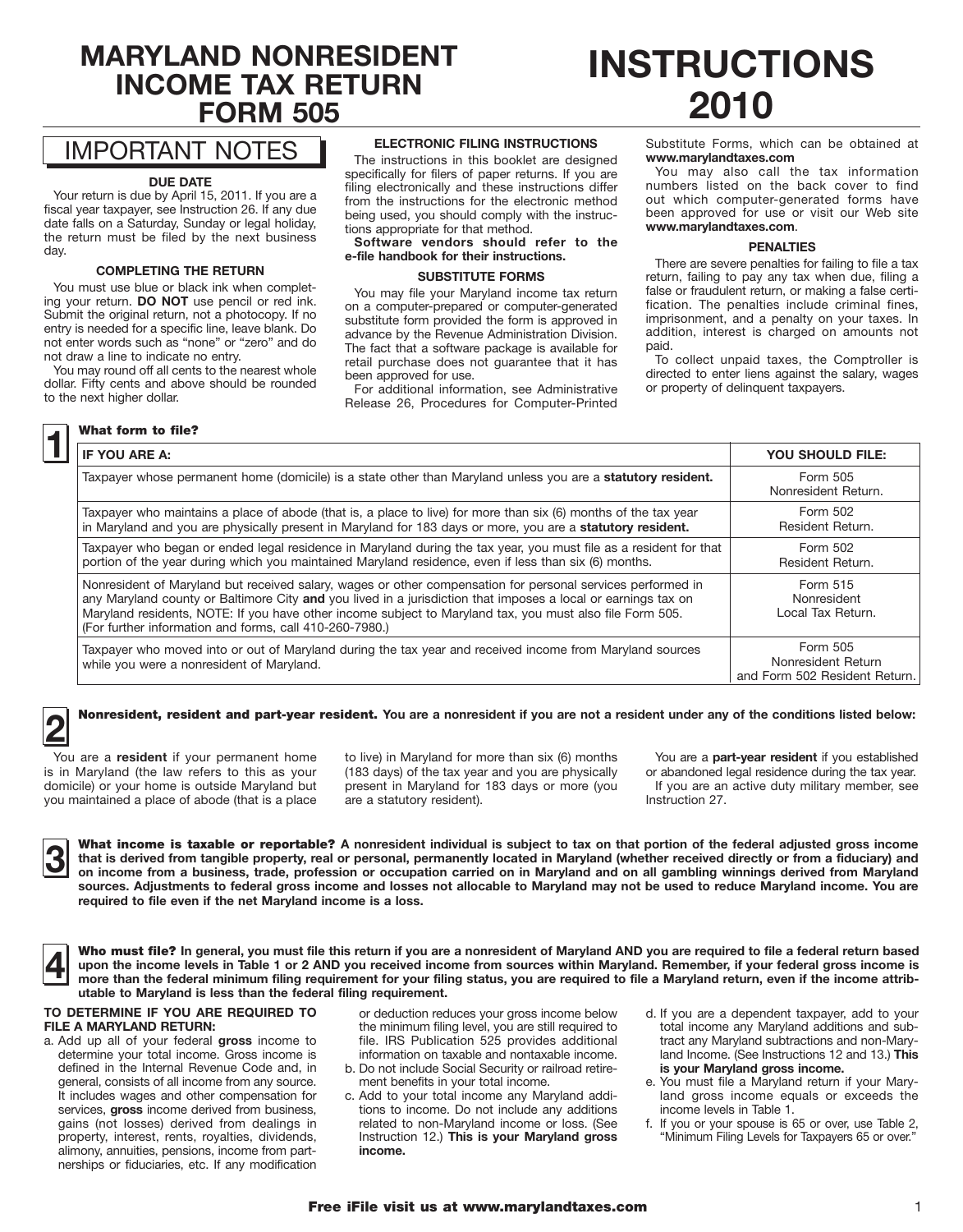#### **IF YOU ARE A NONRESIDENT, YOU ARE NOT REQUIRED TO FILE A MARYLAND RETURN IF:**

- your Maryland gross income is less than the minimum filing level for your filing status, OR
- you had no income from Maryland sources, OR
- you reside in the District of Columbia, Pennsylvania, Virginia or West Virginia and had only wages from Maryland. See Instruction 11 for additional information.

**MARYLAND TAX WITHHELD IN ERROR**

If Maryland tax was withheld from your income, you must file to obtain a refund of the  $\wedge$ 

withholding. Complete all of the information at the top of the form through **NEW**

the filing status, residence information and exemption areas. Check the box provided to the right of the residence information for you to indicate your withholding was withheld in error. Enter your federal adjusted gross income on line 17 in both columns 1 and 3 and line 24. Then complete line 33\*, lines 43-48, 50 and 52.

Sign the return and attach withholding state-

#### **Minimum Filing Level Tables**

ments (Forms W-2 and/or 1099) showing the Maryland tax withheld equal to the refund you are claiming.

Your return is then complete. You must file within three years of the original due date to receive any refund.

\* Enter zero unless you claim an earned income credit on your federal return.

| Table 1 - For taxpayers under 65                                      | Table 2 - For taxpayers 65 or over                      |
|-----------------------------------------------------------------------|---------------------------------------------------------|
| Single persons (including dependent taxpayers) $\dots \dots$ \$ 9,350 | Married persons filing separately, age 65 or over 3,650 |
|                                                                       |                                                         |

## **5** Use of federal return. First complete your 2010 federal income tax return.

You will need the information from your federal return in order to complete your Maryland return. Therefore, complete your federal return **before** you continue beyond this point. Maryland law requires

that your income and deductions be entered on your Maryland return exactly as they were reported on your federal return. If you use a federal Form 1040NR, visit our Web page at **http://individuals.**

**marylandtaxes.com/incometax/1040NR.asp**. All items reported on your Maryland return are subject to verification, audit and revision by the Maryland State Comptroller's Office.

**6** Mailing label. Nonresident tax booklets are no longer in print; you will not receive a label. Please complete the name and address boxes at the top of form 505. **at the top of form 505.**

Name: Please be sure to use your full, legal name. This should match the name that appears on your social security card.

Address: Please enter your current mailing address.

**7** Social Security Number(s). **It is important that you enter each Social Security number in the space provided at the top of your tax return.**

The Social Security number(s) must be a valid number issued by the Social Security Administration of the United States Government. If you, your spouse or dependent(s) do not have a Social Security number, and are not eligible to get a Social Security Number **you must apply** 

**for a tax identification number with the IRS and you should wait until you have received it before you file.**

A missing or incorrect Social Security or tax identification number could result in the disallowance of any credits or exemptions you

may be entitled to and result in a balance due.

Valid Social Security or tax identification numbers are required for any claim of exemption for a dependent.

#### **8** Filing status. Check the filing status box that matches the filing status you used on your federal return unless you are a dependent tax**payer.**

A **dependent taxpayer** is one who can be claimed as a dependent on another person's tax return. If married, the dependent taxpayer and spouse must file separate returns. A dependent taxpayer may not claim a personal exemption. Check the box for filing status 6.

Generally, if you filed a joint federal return for 2010, you must file a joint Maryland return. Married couples who file joint federal returns may file separate Maryland returns when one spouse is a resident of Maryland and the other spouse is a nonresident of Maryland.

If you and your spouse filed separate federal returns you must file separate Maryland returns.

**9** Residence information. **Answer ALL the questions and fill in the appropriate boxes. If you are a Pennsylvania resident, list the township/borough in which you live along with the state of legal residence.**

Your state of legal residence is your domicile or permanent home. It is the place you intend to return to after temporary absences. You do not change or abandon a domicile until you estab-

lish a new domicile in another state. Military personnel retain their states of legal residence as shown in their records until they take specific action to change the state. Duty assignments alone do not affect legal residence. For additional information, see Administrative Release 37.

**10** Exemptions. **Determine what exemptions you are entitled to and complete the appropriate area on the form, including the Social Security numbers for children and other dependents. If more space is required attach a separate statement.**

#### **EXEMPTIONS ALLOWED**

You are permitted the same **number** of exemptions that you are permitted on your federal return; however, the exemption **amount** is different on the Maryland return. Even if you are not required to file a federal return, the federal rules for claiming exemptions still apply to you. Refer to the federal income tax instructions for further information.

In addition to the exemptions allowed on your federal return, you and your spouse are permitted to claim exemptions for being age 65 or over or for blindness. These additional exemptions are in the amount of \$1,000 each.

If any other dependent claimed is 65 or over, you also receive an extra exemption of up to \$3,200. Make sure you check both boxes.

Enter the number of exemptions in the appropriate boxes. Complete the **EXEMPTIONS** area on the front of Form 505 to determine the exemption amount to enter on line 28.

#### **PART-YEAR RETURNS**

If you are required to file **both** a resident and nonresident return for tax year 2010, each exemption is limited to a total of \$3,200. Your exemptions must be prorated on the resident return and nonresident return based on Maryland income. See Instruction 28.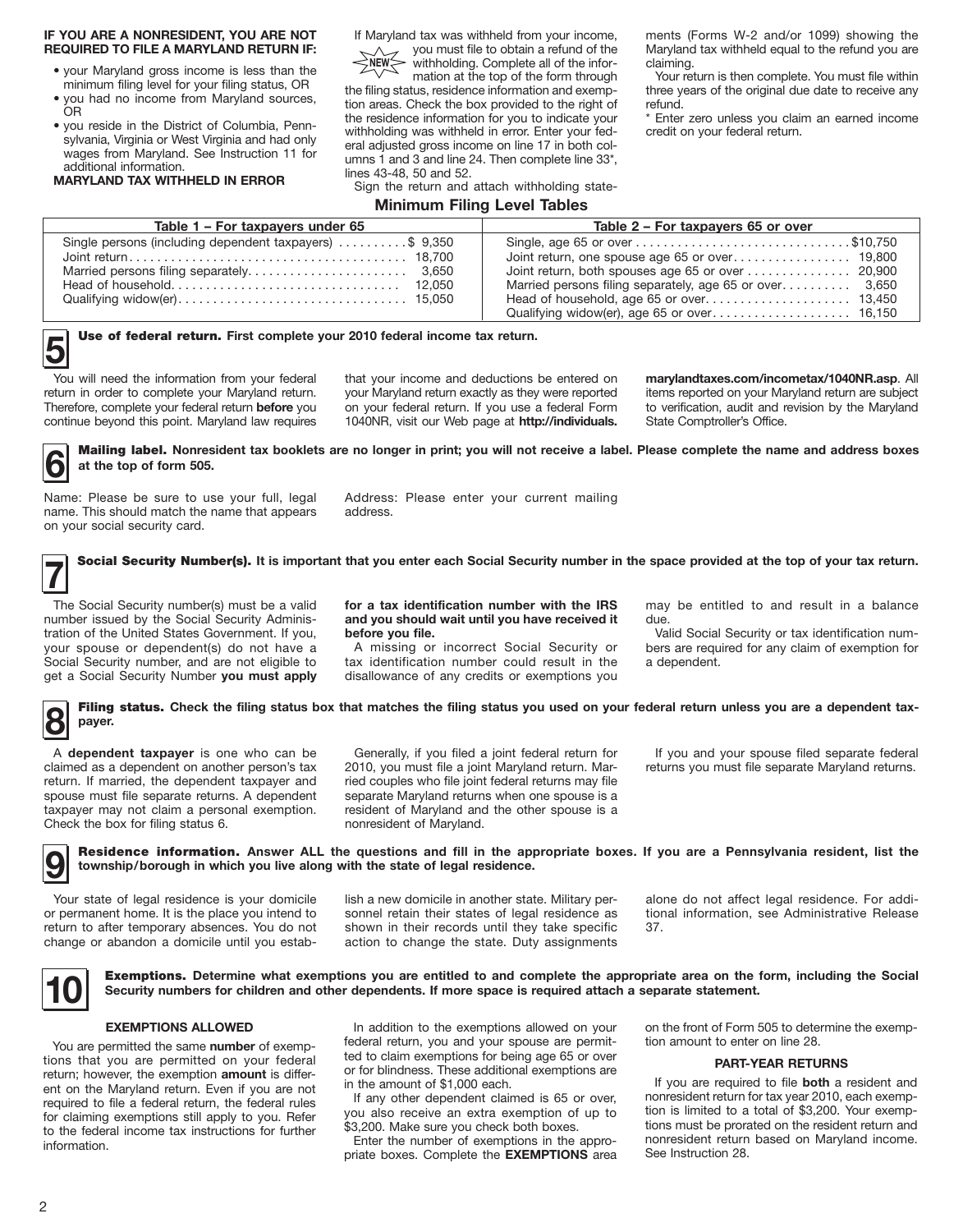#### EXEMPTION AMOUNT

The personal exemption is \$3,200. This exemption is partially reduced once the taxpayer's federal adjusted gross income exceeds \$100,000 (\$150,000 if filing Joint, Head of Household, or Qualifying Widow(er) with Dependent Child). This reduction applies to the additional dependency exemptions as well; however it does not apply to the taxpayer's age or blindness exemption of \$1,000.

Use the chart to determine the allowable exemption amount based upon the filing status.

| If your<br><b>FEDERAL ADJUSTED GROSS INCOME</b><br>IS |                     | If your filing status on your Maryland tax return is: |                                                      |                                                                             |  |  |
|-------------------------------------------------------|---------------------|-------------------------------------------------------|------------------------------------------------------|-----------------------------------------------------------------------------|--|--|
|                                                       |                     | Single or Married<br><b>Filing Separately</b>         | Joint, Head of Household,<br>or Qualifying Widow(er) | Dependent Taxpayer (eligible to be<br>claimed on another taxpayer's return) |  |  |
| Over                                                  | <b>But Not Over</b> | Each Exemption is                                     | Each Exemption is                                    | Each Exemption is                                                           |  |  |
|                                                       | \$100,000 or less   | \$3,200                                               | \$3,200                                              | \$0                                                                         |  |  |
| \$100,000                                             | \$125,000           | \$2,400                                               | \$3,200                                              | \$0                                                                         |  |  |
| \$125,000                                             | \$150,000           | \$1,800                                               | \$3,200                                              | \$0                                                                         |  |  |
| \$150,000                                             | \$175,000           | \$1,200                                               | \$2,400                                              | \$0                                                                         |  |  |
| \$175,000                                             | \$200,000           | \$1,200                                               | \$1,800                                              | \$0                                                                         |  |  |
| \$200,000                                             | \$250,000           | \$600                                                 | \$1,200                                              | \$0                                                                         |  |  |
| In excess of $$250,000$                               |                     | \$600                                                 | \$600                                                | \$0                                                                         |  |  |

**11** Income and adjustments. **Complete lines 1 through 17 of the Federal Income column using the figures from your federal return.**

abode in Maryland for more than six months (183 days or more) of 2010, you are exempt from Maryland tax on your Maryland wage and salary income. Enter all wage and salary income in the Non-Maryland Income column of Form 505, even if you earned the income from services performed in Maryland. If you did maintain a place of abode in Maryland for more than six months (183 days or more), you are a **statutory** resident. Refer to Instruction 1 to see which

form you need to file.

performed in Maryland.

Enter in the Maryland Income column all income or loss that was derived from Maryland sources and enter in the Non-Maryland Income column all income or loss derived from non-Maryland sources. Refunds of state or local income taxes, pensions, annuities, IRA distributions, unemployment compensation and Social Security or railroad retirement benefits are not considered to be from Maryland sources for income tax purposes when these items are received by a nonresident of Maryland. Adjustments to federal gross income are not generally applicable to Maryland unless they pertain to business carried on in Maryland or services performed in Maryland.

#### **Special instructions for residents of the following states:**

The **District of Columbia, Pennsylvania** or **Virginia:** If you did not maintain a place of



Additions to income. Determine which additions to income apply to you. Write the non-Maryland loss and adjustments on line 18 of<br>Form 505. Include the other additions to income on line 19 of Form 505, only to the extent th

**West Virginia:** Regardless of time spent in Maryland, you should enter all wage and salary income in the Non-Maryland Income column of Form 505. You are exempt from Maryland tax on all of your Maryland wage and salary income, even if you earned the income from services

**Line 18.** NON-MARYLAND LOSS AND ADJUST-MENTS. Enter the total amount of non-Maryland losses or adjustments to federal income that were realized or paid attributable to a non-Maryland source.

**Line 19.** OTHER ADDITIONS TO INCOME. If one or more of these apply to your Maryland-source income, enter the total amount on line 19 and identify each item using the code letter:

#### **CODE LETTER**

- Net Maryland additions from federal Schedule K-1 for your share of income from pass-through entities or fiduciaries not attributable to decoupling. a.
- b. Taxable tax preference items from line 5 of Maryland Form 502TP. The items of tax preference are defined in Internal Revenue Code Section 57. If the total of your tax preference items is more than \$10,000 (\$20,000 for married taxpayers filing joint returns) you must complete and attach Maryland Form 502TP, whether or not you are required to file federal Form 6251.
- c. Total amount of credit(s) claimed in the current tax year to the extent allowed on Form 500CR for the following Business Tax Credits:Enterprise Zone Tax Credit, Employment Opportunity Tax Credit, Maryland Disability Employment Tax Credit, Employment of Qualified Ex-Felons Tax Credit, Research and Development Tax Credit,

Telecommunications Property Tax Credit and Cellulosic Ethanol Technology Research and Development Tax Credit.

- d. Oil percentage depletion allowance claimed under Section 613 of the Internal Revenue Code.
- e. Income exempt from federal tax under treaty but not from Maryland tax.
- f. Net operating loss deduction to the extent of a double benefit. See Administrative Release 18.
- g. Pickup contributions of a Maryland State retirement or pension system member. (The pickup amount will be stated separately on your W-2 form.)
- h. The amount claimed and allowed as a deduction for federal income tax purposes for expenses attributable to operating a family day care home or a child care center in Maryland without having the registration or license required by the Family Law Article.
- Any refunds of advanced tuition payments made under the **Maryland Prepaid College Trust**, that were not used for qualified higher education expenses to the extent the payments were subtracted from federal adjusted gross income and any refunds of contributions made under the **Maryland College Investment Plan or the Maryland Broker-Dealer College Investment Plan**, not used for qualified higher education expenses, to the extent the contributions were subtracted from federal adjusted gross income. See Administrative Release 32.

j. Net addition modification to Maryland taxable income when claiming the federal depreciation allowances from which the State of Maryland has decoupled. Complete and attach Form 500DM. See Administrative Release 38.

If you are a resident of the District of Columbia, Virginia or West Virginia; and the only income from Maryland sources that you had was from salaries and wages, follow the instructions for Maryland Tax Withheld in Error in Instruction 4. If you are a resident of Pittsburgh, Philadelphia, or any other local Pennsylvania jurisdiction that imposes a local income or earnings tax on Maryland residents, see the Instructions for Form 515. If your local Pennsylvania jurisdiction does not impose such a tax, see

If you are a resident of one of the previously mentioned jurisdictions, and you have Maryland source income from sources other than salaries and wages, non-Maryland income will be subtracted from your federal adjusted gross income

Instruction 4.

on line 6b of Form 505NR.

- k. Net addition modification to Maryland taxable income when the federal special 5-year carryback period was used for a net operating loss under federal law compared to Maryland taxable income without regard to federal provisions. Complete and attach Form 500DM. See Administrative Release 38.
- The amount deducted on your federal income tax return for Domestic Production Activities (line 35 of Form 1040) attributable to Marylandsource income only.
- m. Amount deducted on your federal income tax return for tuition and related expenses. Do not include adjustments to income for Educator Expenses or Student Loan Interest deduction.
- cd. Net addition modification to Maryland taxable income resulting from the federal deferral of income arising from business indebtedness discharged by reacquisition of a debt instrument. See Form 500DM.
- dm. Net addition modification from multiple decoupling provisions. See the table at the bottom of Form 500DM and Administrative Release 38.
- Net addition decoupling modification from a pass-through entity. See Form 500DM and Administrative Release 38.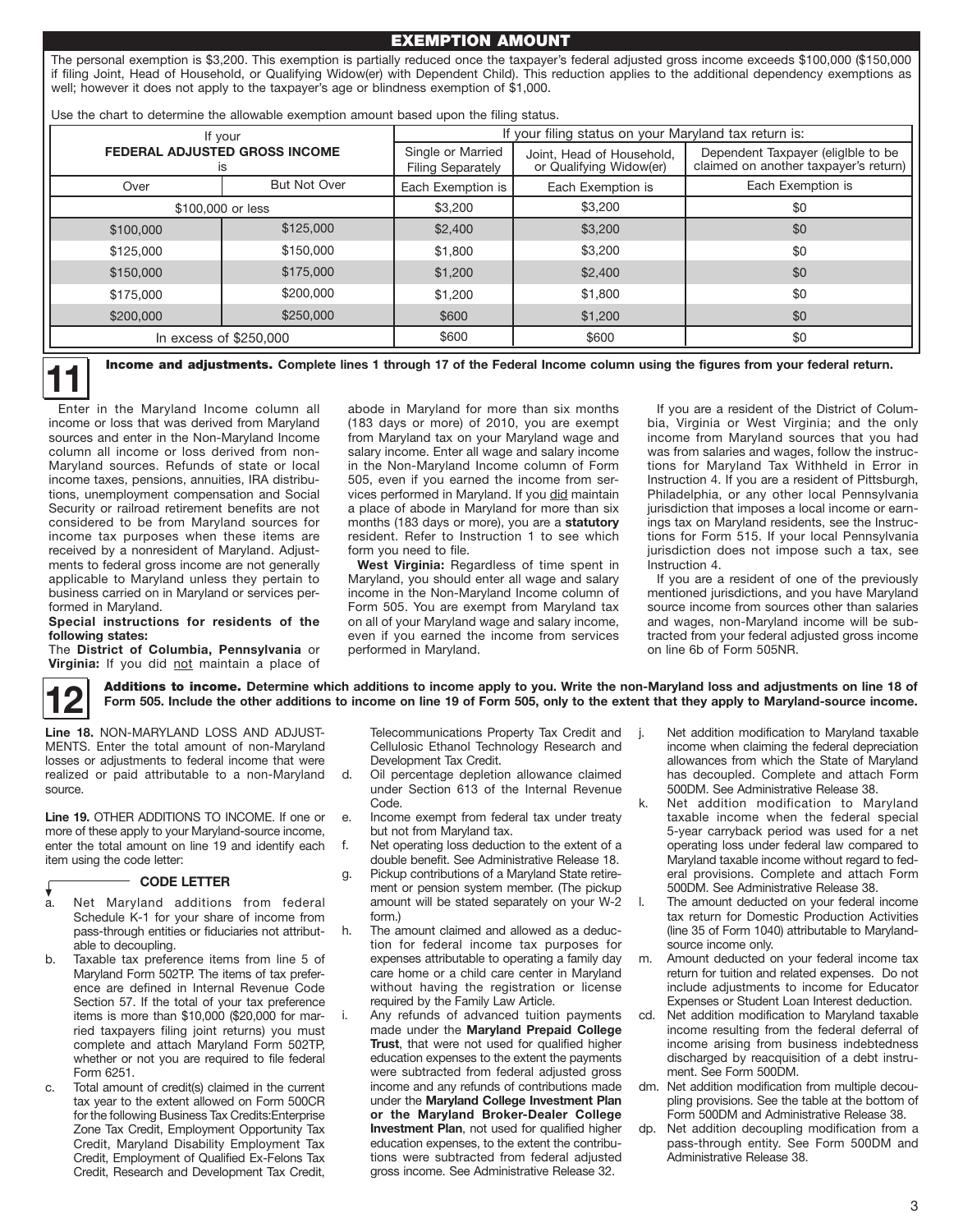

**Line 22.** TAXABLE MILITARY INCOME OF NON-RESIDENT. Enter the amount of military pay included in your federal adjusted gross income that you received while in the active service of any branch of the armed forces of the United States.

**Line 23.** OTHER SUBTRACTIONS FROM INCOME.

**To the extent that one or more of these items have been included in your federal adjusted gross income, enter the total amount on line 23 and identify each item using the code letter.**

#### **CODE LETTER**

- Payments from a pension system to firemen and policemen for job-related injuries or disabilities (but not more than the amount of such payments included in your total income).  $\mathbf{a}$
- c. Amount of refunds of state or local income tax included in line 4 of Form 505.
- d. Distributions of accumulated income by a fiduciary, if income tax has been paid by the fiduciary to Maryland (but not more than the amount of such income included in your total income).
- e. Profit (without regard to losses) from the sale or exchange of bonds issued by Maryland.
- j. Amount added to your taxable income for the use of an official vehicle used by a member of a state, county or local police or fire department. The amount is stated separately on Form W-2.
- n. Payment received under a fire, rescue, or ambulance personnel length of service award program that is funded by a Maryland county or municipal corporation.
- r. Amount of interest on U.S. savings bonds and other U.S. obligations. Capital gains from the sale or exchange of U.S. obligations should be included on this line. Dividends from mutual funds that invest in U.S. government obligations are also exempt from state taxation. However, only that portion of the dividends attributable to interest or capital gain from U.S. government obligations can be subtracted. Do not subtract income from Government National Mortgage Association securities. See Administrative Releases 10 & 13.
- s. Amount of interest and dividend income (including capital gain distributions) of a dependent child which the parent has elected

to include in the parent's federal gross income under Internal Revenue Code Section 1(g)(7). t. Social Security, Tier I, Tier II and/or supplemental railroad retirement benefits included in your federal adjusted gross income.

- u. Up to \$5,000 of military retirement income received by a qualifying individual during the tax year. To qualify, you must have been a member of an active or reserve component of the armed forces of the United States, an active duty member of the commissioned corps of the Public Health Service, the National Oceanic and Atmospheric Administration, or the Coast and Geodetic Survey, a member of the Maryland National Guard, or the member's surviving spouse or exspouse.
- w. Lesser of \$1,200 or the Maryland income of the spouse with the lower income if both spouses have Maryland income and you file a joint return.
- Any income of an individual that is related to tangible or intangible property that was seized, misappropriated or lost as a result of the actions or policies of Nazi Germany towards a Holocaust victim. For additional information contact the Revenue Administration Division.
- aa. Payments from a pension system to the surviving spouse or other beneficiary of a law enforcement officer or firefighter whose death arose out of or in the course of their employment.
- bb. Net subtraction modification to Maryland taxable income when claiming the federal depreciation allowances from which the State of Maryland has decoupled. Complete and attach Form 500DM. See Administrative Release 38 at **www.marylandtaxes.com**.
- cc. Net subtraction modification to Maryland taxable income when the federal special 5-year carryback period was used for a net operating loss under federal law compared to Maryland taxable income without regard to federal provisions. Complete and attach Form 500DM. See Administrative Release 38 at **www.marylandtaxes.com**.
- cd. Net subtraction modification to Maryland taxable income resulting from the federal ratable inclusion of deferred income arising from business indebtedness discharged by reacquisition of a debt instrument. See Form 500DM.
- dd. Any amount of income derived within an arts and entertainment district by a qualifying

hh. EXEMPTION ADJUSTMENT WORKSHEET

residing artist from the publication, production, or sale of an artistic work that the artist wrote, composed or executed. Complete and attach Form 502AE.

- dm. Net subtraction modification from multiple decoupling provisions. See the table at the bottom of Form 500DM for the line numbers and code letters to use.
- Amount received as a grant under the Solar Energy Grant program administered by the Maryland Energy Administration.
- gg. Amount of income for services performed in Maryland by the spouse of a member of the armed services, if the spouse is not domiciled to Maryland and is in Maryland solely to be with the servicemember serving in compliance with military orders, pursuant to the Military Spouses Residency Relief Act. See Administrative Release 1.
- hh. **Exemption Adjustment for high income tax payers with interest on U.S. obligations.** If you have received income from U.S. Obligations and your federal adjusted gross income exceeds \$100,000 (\$150,000 if filing Joint, Head of Household, or Qualifying Widow(er)), enter the difference, if any, between the exemption amount based on your federal adjusted gross income and the exemption amount based upon your federal adjusted gross income after subtracting your U.S. Obligations using the Worksheet provided.

#### **If one or more of these items apply to your Maryland income, include only that part attributable to Maryland on line 23 and identify each item using the code letter.**

- f. Child care expenses. You may subtract the cost of caring for your dependents while you work. There is a limitation of \$3,000 (\$6,000 if two or more dependents receive care). To claim this subtraction from income, use the amount from line 6 of federal Form 2441. You may also be entitled to a credit for these expenses. See instructions for Part B of Form 502CR.
- g. Amount of wages and salaries disallowed as a deduction due to the work opportunity credit allowed under Internal Revenue Code Section 51.
- h. Expenses up to \$5,000 incurred by a blind person for a reader, or up to \$1,000 incurred by an employer for a reader for a blind employee.

| Step 1: | Enter the exemption amount to be reported on line 28 of Form 505, using the chart in instruction 10 $\ldots$ \$                                                                                                     |  |
|---------|---------------------------------------------------------------------------------------------------------------------------------------------------------------------------------------------------------------------|--|
| Step 2: | Enter your federal adjusted gross income as reported in Column 1 of line 17 of your Form 505 \$                                                                                                                     |  |
| Step 3: | Enter your income from U.S. Obligations to be included in line 23 of Form 505 \$                                                                                                                                    |  |
|         |                                                                                                                                                                                                                     |  |
| Step 5: | Recalculate your exemption amount using the chart in Instruction 10 using the income from Step 4.                                                                                                                   |  |
| Step 6: | Subtract the exemption amount calculated in Step 1 from the exemption amount calculated in Step 5.<br>If the amount is less than zero (0), enter zero (0). If the amount is zero (0), you have already received the |  |
|         | If the amount in step 6 is greater than zero (0), this is your additional exemption from income. Include this amount as a subtraction<br>on line 23 of Form 505 with subtraction code letter "hh".                  |  |

#### **Example:**

Fred and Mary Jones had a federal adjusted gross income of \$225,000. They also had \$40,000 on interest from U.S. savings bonds and had a dependent son whom they claimed on the Maryland tax return. Using Instruction 10, they found that the exemption amount on their Maryland return (based upon \$225,000 of income) was \$3,600 (\$1,200 for three exemptions). If it were not for the \$40,000 of U.S. savings bonds, their federal adjusted gross income would have been \$185,000 and their exemption amount would have been \$5,400 (\$1,800 for three exemptions). Therefore, Fred and Mary Jones are entitled to claim a subtraction of \$1,800 (\$5,400 - \$3,600) on line 23 using code letter hh.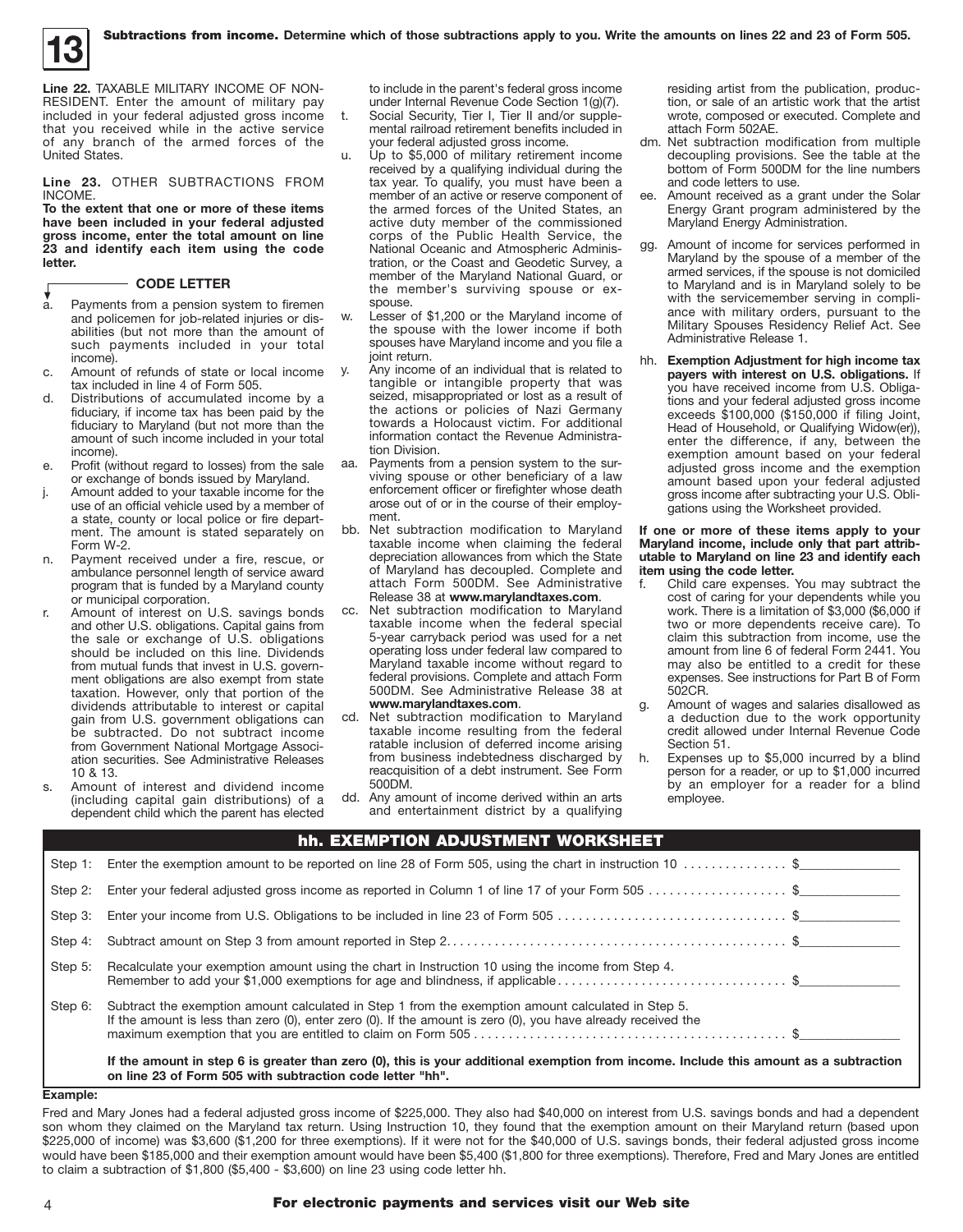- i. Expenses incurred for reforestation or timber stand improvement of commercial forest land. Qualifications and instructions are on Form DNR-393, available from the Department of Natural Resources, telephone 410-260-8531.
- k. Up to \$6,000 in expenses incurred by parents to adopt a child with special needs through a public or nonprofit adoption agency, and up to \$5,000 in expenses incurred by parents to adopt a child without special needs.
- l. Purchase and installation costs of certain conservation tillage equipment as certified by the Maryland Department of Agriculture. Attach a copy of the certification.
- m. Deductible artist's contribution. Attach Maryland Form 502AC.
- o. Value of farm products you donated to a gleaning cooperative as certified by the Maryland Department of Agriculture. Attach a copy of the certification.
- q. Charitable travel expense. You may subtract from income unreimbursed vehicle travel expenses for:
	- 1. A volunteer fire company;
	- 2. Service as a volunteer for a charitable organization whose principal purpose is to provide medical, health or nutritional care;

AND

- 3. Assistance for handicapped students at a Maryland community college (other than providing transportation to and from the college). Attach Maryland Form 502V.
- Honorable Louis L. Goldstein Volunteer Police, Fire, Rescue and Emergency Medical Services Personnel Subtraction Modification Program. \$3,500 for each taxpayer who is a qualifying volunteer as certified by a Maryland fire, police, rescue or emergency medical services organization. \$3,500 for each taxpayer who is a qualifying member of the U.S. Coast Guard Auxiliary as certified by the organization. Attach a copy of the certification.
- Up to \$2500 per contract purchased for advanced tuition payments made to the **Maryland Prepaid College Trust** and a maximum of \$2,500 per taxpayer per beneficiary for the total of all amounts contributed to investment accounts for same beneficiary under the **Maryland College Investment Plan** and the **Maryland Broker-Dealer College Investment Plan.**

z. Expenses incurred to buy and install handrails

**www.marylandtaxes.com**

See Administrative Release 32 at

in an existing elevator in a healthcare facility (as defined in Section 19-114 of the Health-General Article) or other building in which at least 50% of the space is used for medical purposes.

ff. Amount of the cost difference between a conventional on-site sewage disposal system and a system that utilizes nitrogen removal technology, for which the Department of Environment's payment assistance program does not cover.

**The share of net Maryland subtractions arising from a pass-through entity or fiduciary and passed through to you. Determine the appropriate amount of these subtractions; include the total amount on line 23 and identify each using the code letter.**

- b. Net Maryland subtractions from federal Schedule K-1 for your share of income from pass-through entities or fiduciaries not attributable to decoupling.
- dp. Net subtraction decoupling modification from a pass-through entity. See Form 500DM and Administrative Release 38.
- 

Adjusted Gross Income (AGI) Factor. **You must adjust your standard or itemized deductions and exemptions using the AGI factor calculated in the worksheet below. Carry this amount to four decimal places. NOTE: If Maryland adjusted gross income before subtractions (line 2) is 0 or less, use 0 as your factor. If your federal adjusted gross income (line 1) is 0 or less and line 2 is greater than 0, use 1 as your factor.**

### **ADJUSTED GROSS income factor worksheet**

- **1.** Enter your federal adjusted gross income (from line 17, column 1) .
- **2.** Enter your Maryland adjusted gross income before subtraction of non-Maryland income (from line 25) .
- **3.** AGI factor. Divide line 2 by line 1 and enter on Form 505, line 26e. If greater than 1, enter 1 . . . . . . . . .

**1 2 3** .

|--|

**14**

### **15** Standard deduction. **Complete line 26a only if you are not itemizing deductions.**

The standard deduction method gives you a to determine the total standard deduction for standard deduction without the need to itemize deductions. Use the appropriate worksheet below

your filing status and Maryland income. You must adjust the total standard deduction on line 26a using the AGI factor from the worksheet in Instruction 14. Enter this AGI factor on line 26e.

## Figure your standard deduction If your filing status is:

| • Single • Married filing separately<br>or ● Dependent taxpayer         |                             | ● Married filing jointly ● Head of household<br>or ● Qualifying widow(er) |                             |
|-------------------------------------------------------------------------|-----------------------------|---------------------------------------------------------------------------|-----------------------------|
| <b>Worksheet 1</b>                                                      |                             | <b>Worksheet 2</b>                                                        |                             |
| If your income on line 25 is:                                           | Your standard deduction is: | If your income on line 25 is:                                             | Your standard deduction is: |
|                                                                         |                             |                                                                           |                             |
|                                                                         |                             |                                                                           |                             |
| If your income on line 25 is between \$10,000-13,333                    |                             | If your income on line 25 is between \$20,000-26,667                      |                             |
|                                                                         |                             | Enter income from line $25:$ \$                                           |                             |
|                                                                         |                             |                                                                           |                             |
| This is your standard deduction $\ldots \ldots \ldots \ldots \ldots$ \$ |                             | This is your standard deduction \$                                        |                             |
| or                                                                      |                             | or                                                                        |                             |
| If your income on line 25 is: Your standard deduction is:               |                             | If your income on line 25 is: Your standard deduction is:                 |                             |
|                                                                         |                             |                                                                           |                             |
| Enter your standard deduction on line 26a.                              |                             | Enter your standard deduction on line 26a.                                |                             |

#### **16** Itemized deductions. If you figure your tax by the ITEMIZED DEDUCTION METHOD, complete lines 26b, c and d on Maryland **Form 505. Form 505.**

#### **USE FEDERAL FORM 1040 SCHEDULE A** To use the ITEMIZED DEDUCTION METHOD,

you must itemize your deductions on your federal return and complete federal Form 1040 Schedule A. Copy the amount from Schedule A, line 29, Total Itemized Deductions, onto line 26b of Form 505. Certain items of federal itemized deductions are not eligible for State purposes and must be subtracted from line 26b. State and local income taxes used as a deduction for federal purposes must be entered on line 26c. Also, any amount deducted as contributions of Preservation and Conservation Easements for which a credit is claimed on Form 502CR must be added to line 26c. Complete lines 26b to 26e and enter the result on line 26.

You are not required to itemize deductions on your Maryland return simply because you itemized on your federal return. Figure your tax each way to determine which method is best for you.

Your Maryland itemized deductions are limited to those deductions related to Maryland income.

You must adjust the total itemized deductions on line 26d using the AGI factor. On line 26e enter the AGI factor from the worksheet in Instruction 14.

If your unreimbursed business expenses include depreciation to which an adjustment is required for Maryland purposes, complete Form 500DM to calculate the addition modification "j" or subtraction modification "bb".

5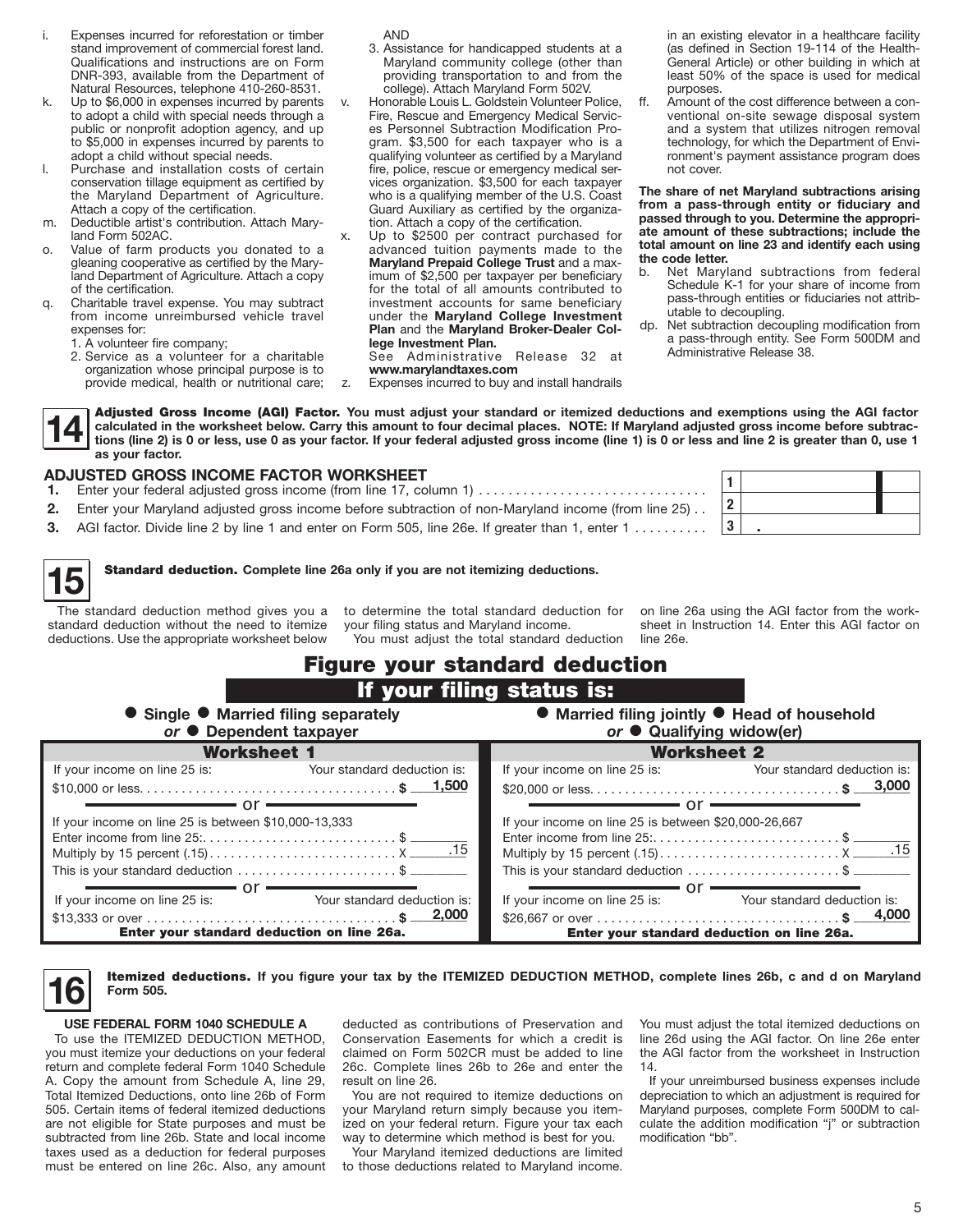

**17** Exemption allowance computation. **You must adjust the total exemption amount on line 28 using the AGI factor from the worksheet in Instruction 14 to figure your Maryland exemption allowance.**



**18** Figure your Maryland taxable income. **Subtract line 30 from line 27 to compute your Maryland taxable income.**

#### **19** Figure your Maryland tax. **Complete Form 505NR to figure your tax. The instructions are on Page 2 of the form.**

The 2010 Maryland tax rate schedules are shown so you can see the tax rate that applies to all levels of income; however, do not use them to figure your tax. Instead use the tax tables if your

income is under \$50,000; otherwise, use the appropriate row in the Maryland Tax Computation Worksheet Schedules at the end of the tax tables to figure your tax. The tax tables and the Maryland Tax Computation Worksheet Schedules I and II have been based on these tax rate schedules.

| Tax rate schedule I<br>(for taxpayers filing as Single, Married Filing Separately, or as Dependent<br>Taxpayers. This rate is also used for taxpayers filing as Fiduciaries.)    |                                                                                                                                                                                                                                                                                                                                                                               |                                                                                     | Tax rate schedule II<br>(for taxpayers filing Joint Returns, Head of Household,<br>or for Qualifying Widows/Widowers.) |                                                                                                                                                                                                                                                                                                                                                                               |  |
|----------------------------------------------------------------------------------------------------------------------------------------------------------------------------------|-------------------------------------------------------------------------------------------------------------------------------------------------------------------------------------------------------------------------------------------------------------------------------------------------------------------------------------------------------------------------------|-------------------------------------------------------------------------------------|------------------------------------------------------------------------------------------------------------------------|-------------------------------------------------------------------------------------------------------------------------------------------------------------------------------------------------------------------------------------------------------------------------------------------------------------------------------------------------------------------------------|--|
| Taxable Net Income is:<br>Over But Not Over                                                                                                                                      | Maryland Tax is:                                                                                                                                                                                                                                                                                                                                                              | Over                                                                                | Taxable Net Income is:<br><b>But Not Over</b>                                                                          | Maryland Tax is:                                                                                                                                                                                                                                                                                                                                                              |  |
| \$<br>0 <sup>5</sup><br>.000<br>1.000<br>2.000<br>2.000<br>3.000<br>3.000<br>150,000<br>150,000<br>300,000<br>300,000<br>500,000<br>500.000<br>1.000.000<br>1.000.000<br>------- | 2% of the amount<br>\$20 plus 3% of the excess over \$1,000<br>\$50 plus 4% of the excess over \$2,000<br>\$90 plus 4.75% of the excess over \$3,000<br>\$7,072.50 plus 5% of the excess over \$150,000<br>\$14,572.50 plus 5.25% of the excess over \$300,000<br>\$25,072.50 plus 5.5% of the excess over \$500,000<br>\$52,572.50 plus 6.25% of the excess over \$1,000,000 | 0 \$<br>\$<br>1.000<br>2.000<br>3.000<br>200.000<br>350,000<br>500.000<br>1.000.000 | 1.000<br>2.000<br>3.000<br>200.000<br>350.000<br>500,000<br>1,000,000<br>-------                                       | 2% of the amount<br>\$20 plus 3% of the excess over \$1,000<br>\$50 plus 4% of the excess over \$2,000<br>\$90 plus 4.75% of the excess over \$3,000<br>\$9,447.50 plus 5% of the excess over \$200,000<br>\$16,947.50 plus 5.25% of the excess over \$350,000<br>\$24,822.50 plus 5.5% of the excess over \$500,000<br>\$52,322.50 plus 6.25% of the excess over \$1,000,000 |  |



**20** Earned income, poverty level and other credits for individuals and businesses. You may claim a credit on line 33 equal to one-<br>
claim a credit on line 34 of 5% of your earned income multiplied by the Maryland income f **half of the earned income credit on your federal return multiplied by the Maryland income factor from line 9 of Form 505NR. You may claim a credit on line 34 of 5% of your earned income multiplied by the Maryland income factor if your income is less than the poverty income guidelines. You may also be eligible for a refundable earned income credit.**

**Line 33.** EARNED INCOME CREDIT. If you claimed an earned income credit on your federal return, then you may claim one-half (50%) of the federal credit multiplied by the Maryland income factor on line 9 of Form 505NR on your Maryland return.

If you filed a joint federal return, but a separate Maryland return, you may claim a combined total of up to one-half the federal credit. Complete Part I of the worksheet on page 7 to calculate the amount to enter on line 33 of Form 505.

#### **This is not a refundable credit.**

**Line 34.** POVERTY LEVEL CREDIT. If your earned income and federal adjusted gross income are below the poverty level income for the number of exemptions on your federal tax return, you may be eligible for the poverty level credit.

You are not eligible for this credit if you checked filing status 6 (dependent taxpayer) on your Maryland income tax return.

Generally, if your Maryland state tax exceeds 50% of your federal earned income credit and your earned income and federal adjusted gross income are below the poverty income guidelines from the worksheet, you may claim a credit of 5% of your earned income multiplied by the Maryland income factor.

Complete Part II of the worksheet on page 7 to calculate the amount to enter on line 34 of Form 505.

#### **This is not a refundable credit.**

**Line 35.** OTHER INCOME TAX CREDITS FOR INDIVIDUALS. Enter the total of your personal income tax credits as listed below. Complete and submit Form 502CR with Form 505.

- a. Credits for Income Taxes Paid to Other States. This credit is not available for nonresident taxpayers.
- b. Credit for Child and Dependent Care Expenses. If you were eligible for a Child and Dependent Care Credit on your federal income tax return and your income is below certain thresholds you are entitled to a tax credit equal to a percentage of the federal credit.
- c. Quality Teacher Incentive Credit. If you are a Maryland public school teacher who paid tuition to take graduate-level courses required to maintain certification, you may be eligible for a tax credit.
- d. Credit For Aquaculture Oyster Floats. If you purchased a new aquaculture oyster float during the tax year, you may be entitled to a credit of up to \$500 for the cost of the float.
- e. Long-Term Care Insurance Credit. If you paid a premium for a long-term care insurance policy for certain Maryland resident family members, you may be eligible for a tax credit.
- f. Credit for Preservation and Conservation Easements. If you donated an easement to the Maryland Environmental Trust or the Maryland Agricultural Land Preservation Foundation to preserve open space, natural resources, agriculture, forest land, watersheds, significant ecosystems, viewsheds or historic properties, you may be eligible for a credit.

NOTE: HERITAGE STRUCTURE REHABILITA-TION TAX CREDIT. See Form 502H for qualifications and instructions.

#### **For additional information regarding any of these income tax credits, see the instructions for Form 502CR, Income Tax Credits. Form 502CR and instructions are available at www.marylandtaxes.com**

**Line 36.** BUSINESS TAX CREDITS. Business tax credits (as calculated on Form 500CR) are as follows: Enterprise Zone Tax Credit, Employment Opportunity Tax Credit, Maryland Disability Employment Tax Credit, Job Creation Tax Credit, Community Investment Tax Credit, Businesses That Create New Jobs Tax Credit, Long-Term Employment of Qualified Ex-Felons Tax Credit, Green Building Tax Credit, Work-Based Learning Program Tax Credit, Employer-Provided Long-Term Care Insurance Tax Credit, One Maryland Economic Development Tax Credit, Commuter Tax Credit, Research and Development Tax Credit, Maryland-Mined Coal Tax Credit and Telecommunications Property Tax Credit, Cellulosic Ethanol Technology Research and Development Tax Credit and Bio-Heating Oil Tax Credit.

**For additional information regarding these income tax credits, see the instructions provided for Form 500CR, Business Tax Credits. Form 500CR is available at www.marylandtaxes.com**

**Line 45.** REFUNDABLE EARNED INCOME CREDIT**.** If one-half of your prorated federal earned income credit is greater than your Maryland tax, you may also be eligible for a refundable earned income credit. This credit is the amount by which 25% of your federal earned income credit multiplied by the Maryland income factor exceeds your Maryland tax liability. Complete Part III of the worksheet on page 7 and enter the result on line 45 of Form 505.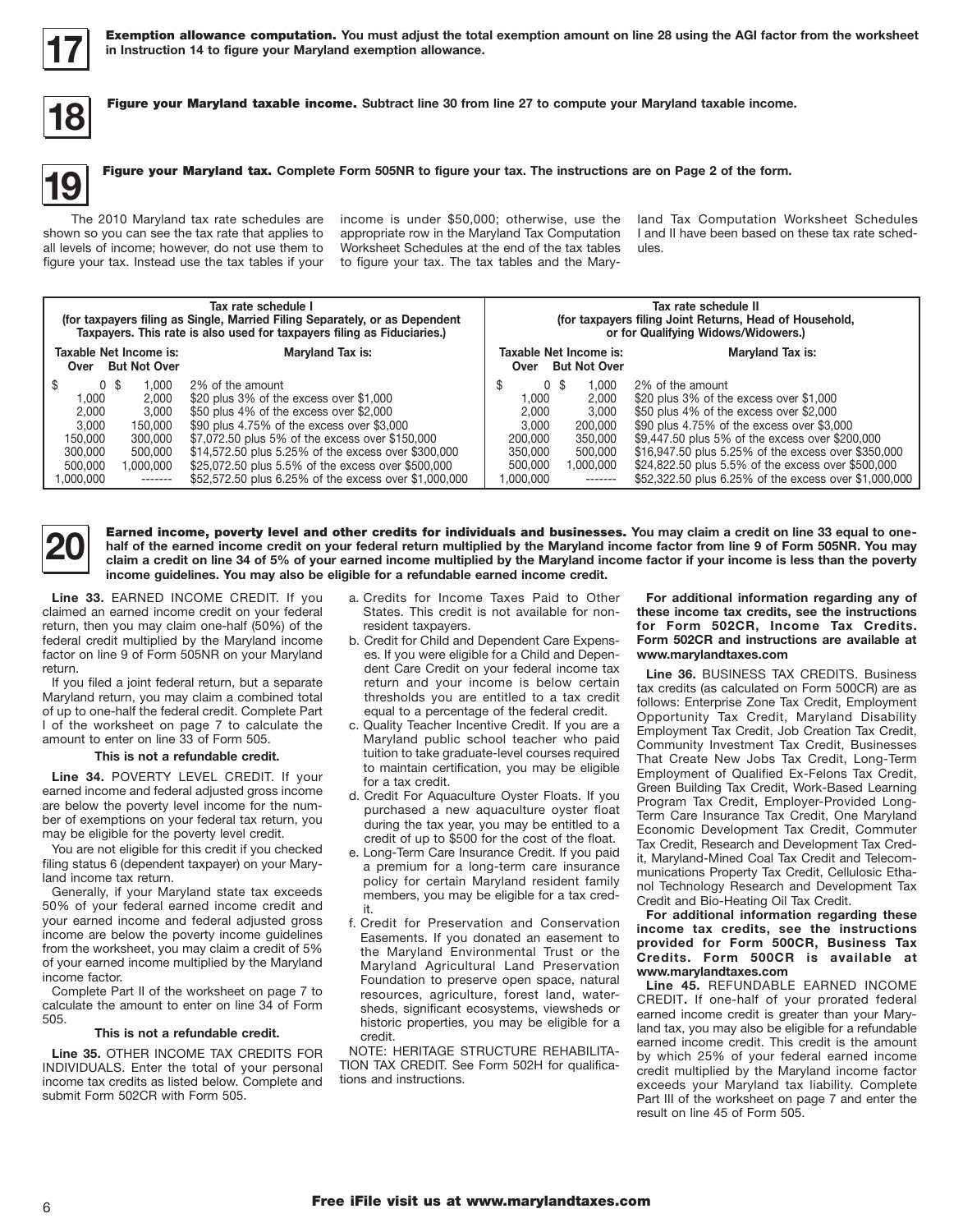| <b>EARNED INCOME CREDIT, POVERTY LEVEL CREDIT and</b><br>REFUNDABLE EARNED INCOME CREDIT WORKSHEET                                                                                                                              |                                                                                                               |                        |
|---------------------------------------------------------------------------------------------------------------------------------------------------------------------------------------------------------------------------------|---------------------------------------------------------------------------------------------------------------|------------------------|
| <b>PART I - Earned Income Credit</b>                                                                                                                                                                                            |                                                                                                               |                        |
|                                                                                                                                                                                                                                 |                                                                                                               |                        |
|                                                                                                                                                                                                                                 |                                                                                                               |                        |
| 3. Multiply line 2 by the Maryland income factor ______ (from line 9 of Form 505NR). Enter this amount here and on line 33 of Form 505 3. __________________                                                                    |                                                                                                               |                        |
| If line 4 is greater than zero (0), you may qualify for the Poverty Level Credit. Go to Part II.                                                                                                                                |                                                                                                               |                        |
| If line 4 is zero (0), you may qualify for the Refundable Earned Income Credit. Go to Part III.                                                                                                                                 |                                                                                                               |                        |
| <b>PART II - Poverty Level Credit</b><br>If you checked filing status 6 on your Maryland return, you are not eligible for this credit.                                                                                          | <b>POVERTY INCOME</b><br><b>GUIDELINES</b>                                                                    |                        |
| 1. Enter the amount from line 21, of Form 505. If you checked filing status 3 (married filing separately) and<br>you filed a joint federal return enter your joint federal adjusted gross income plus any Maryland additions 1. | <b>Number of Exemptions</b><br>on Federal Return                                                              | <b>Income</b><br>Level |
| 2. Enter the total of your salary, wages, tips and other employee compensation and net profit from                                                                                                                              | 1                                                                                                             | \$10,830               |
| self-employment. (Do not include a farm or business loss.) Also include your distributive share of                                                                                                                              | $\mathbf{2}$                                                                                                  | \$14,570               |
|                                                                                                                                                                                                                                 | 3                                                                                                             | \$18,310               |
| 3. Find the number of exemptions in the chart that is the same as the number of exemptions entered on                                                                                                                           | $\overline{\mathbf{4}}$                                                                                       | \$22,050               |
|                                                                                                                                                                                                                                 | 5                                                                                                             | \$25,790               |
| Compare lines 3 and 4. If line 4 is greater than or equal to line 3, STOP HERE. You do not qualify for this credit.                                                                                                             | 6                                                                                                             | \$29,530               |
| If line 3 is greater than line 4, continue to line 5.                                                                                                                                                                           | $\overline{7}$                                                                                                | \$33,270               |
|                                                                                                                                                                                                                                 | 8                                                                                                             | \$37,010               |
| 6. Multiply line 5 by the Maryland income factor (from line 9 of Form 505NR).                                                                                                                                                   | If you have more than 8 exemptions,<br>add \$3.740 to the last income level<br>for each additional exemption. |                        |
| <b>PART III - Refundable Earned Income Credit</b>                                                                                                                                                                               |                                                                                                               |                        |
| COMPUTE THIS CREDIT ONLY IF LINE 4 IN PART I IS ZERO.                                                                                                                                                                           |                                                                                                               |                        |
|                                                                                                                                                                                                                                 |                                                                                                               |                        |
|                                                                                                                                                                                                                                 |                                                                                                               |                        |
|                                                                                                                                                                                                                                 |                                                                                                               |                        |
| If line 4 is greater than zero, enter the amount on line 45 of Form 505.                                                                                                                                                        |                                                                                                               |                        |

**21** Total Maryland tax and contribution. **Add any contribution amounts from lines 39 through 41 to your Maryland tax on line 38 and enter the total on line 42. See the inside back cover of this booklet for additional information.**

#### **CHESAPEAKE BAY AND ENDANGERED SPECIES FUND**

You may contribute any amount you wish to this fund. The amount contributed will reduce your refund or increase your balance due.

#### **DEVELOPMENTAL DISABILITIES ADMINIS-TRATION WAITING LIST EQUITY FUND**

You may contribute any amount you wish to this

fund. The amount contributed will reduce your refund or increase your balance due.

### **MARYLAND CANCER FUND**

You may contribute any amount you wish to this fund. The amount contributed will reduce your refund or increase your balance due.

**IMPORTANT:** If there are not sufficient credits (lines 43-47) or other payments to satisfy your tax and the contribution you have designated, the contribution amounts will be reduced. If you have entered amounts for contribution to multiple funds, any reduction will be applied proportionately.

**22** Taxes paid and credits. **Write your taxes paid and credits on lines 43-47. Do not use line 43 to report withholding from a nonresident real estate transaction; see instructions for lines 44 and 46. Instructions for each line:**

**Line 43.** Write the total Maryland and local tax withheld as shown on the wage and tax statements (Forms W-2, W-2G or 1099) you have received. Add up the amounts identified as Maryland tax withheld on each form and write the total on line 43. Attach Forms W-2, W-2G and 1099 to your return **if Maryland tax was withheld.** You will not get credit for your withholding if you do not attach Forms 1099, W2 or W2G substantiating Maryland withholding.

**IMPORTANT:** Your wage and tax statements contain many numbers. Be sure you add only the amounts identified as Maryland tax withheld.

**Line 44.** Enter on line 44 the total of:

- a. Maryland estimated tax payments,
- b. amount of overpayment applied from your 2009 return,
- c. payment made with a request for an automatic extension of time to file your 2010 return, (See the instructions on Form 502E.) AND

d. if you participated in a **nonresident real estate transaction** as an individual, you must report the income tax withheld on your behalf as an estimated payment. Enter code number **506** in one of the code number boxes to the right of the telephone number area. The tax will be identified as Maryland tax withheld on the Form MW506NRS.

**NOTE:** Estimated tax payments are required if you expect to receive any income from which no tax or not enough Maryland tax will be withheld. Read the instructions on the back of Form 502D, Declaration of Estimated Maryland Income Tax.

**Line 45**. If one-half of your federal earned income credit multiplied by the Maryland income factor is greater than your Maryland state income tax, you may be eligible for a refundable earned income credit. See Instruction 20 in this booklet and complete Part III of the worksheet to calculate this credit.

**Line 46**. If you were a member of a pass-through entity doing business in Maryland and the entity paid nonresident tax on your behalf, enter the amount on line 46. You must attach a statement from the entity showing the amount of tax paid on your behalf. If you participated in a nonresident real estate transaction as a member of a pass-through entity that paid taxes on your behalf you must report this payment here.

**Line 47.** Refundable Income tax credits. Enter the amount from line 6, Part H of Form 502CR.

a. A Heritage Structure Rehabilitation Tax Credit is allowed for 20% of qualified rehabilitation expenditures as certified by the Maryland Historical Trust. See Form 502H for qualifications and instructions.

A Sustainable Communities Tax Credit is allowed for a percentage of the amount spent to rehabilitate a certified rehabilitation structure for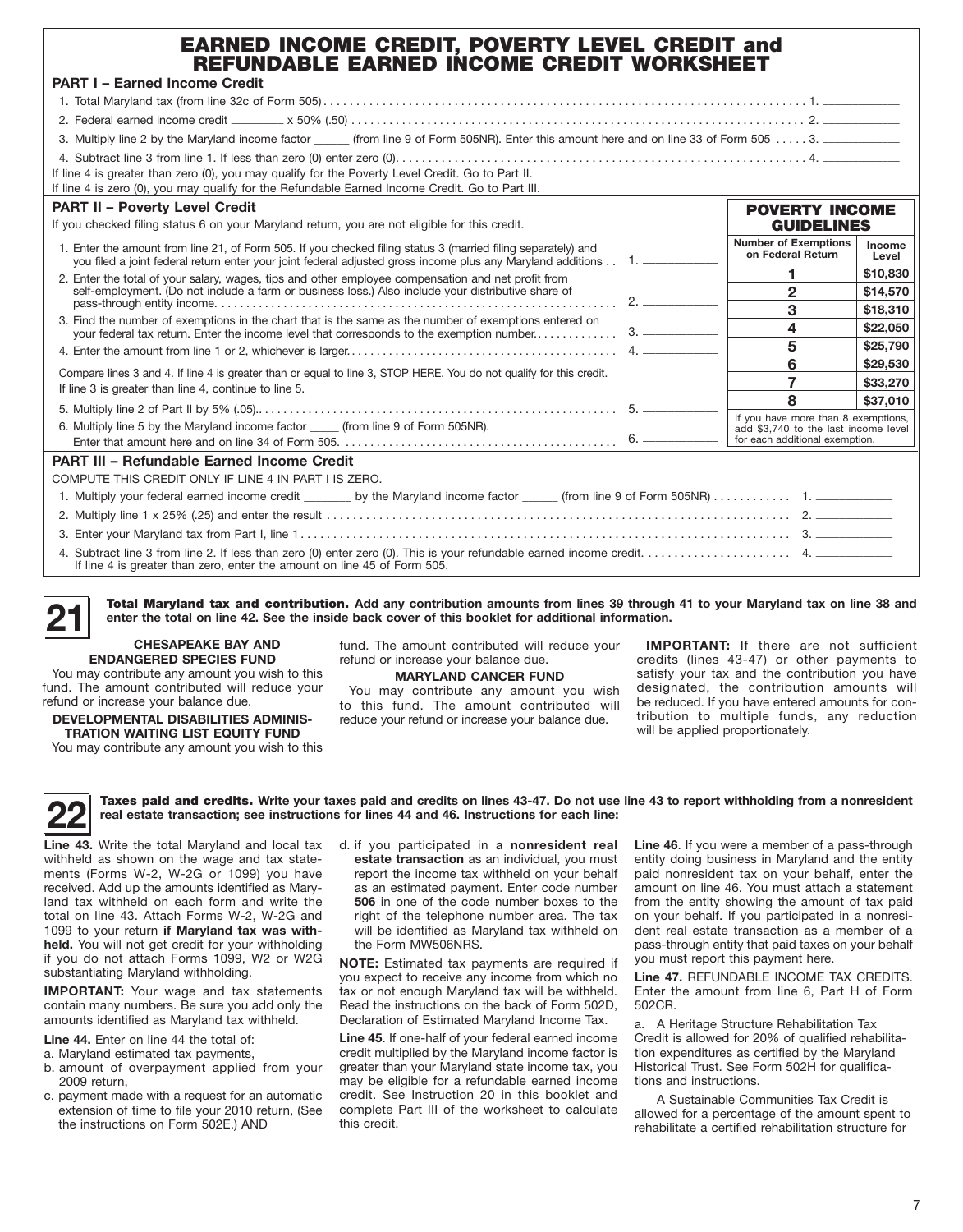substantial rehabilitation expenditures as certified by the Maryland Historical Trust. See Form 502S for qualifications and instructions.

b. If you repaid an amount reported as income on a prior year tax return this year, that was greater than \$3,000, you may be eligible for an IRC Section 1341 Repayment Credit. For addi-

tional information, see Administrative Release 40 at **www.marylandtaxes.com**.

c. Refundable Business Income Tax Credits refundable part only. See Form 500CR for qualifications & instructions for the One Maryland Economic Development Tax Credit, Biotechnology Investment Incentive Tax

Credit, the Clean Energy Incentive Tax Credit, and the Job Creation and Recovery Tax Credit. d. If you are the beneficiary of a trust or a Qualified Subchapter S Trust for which nonresident PTE tax was paid, you may be entitled to a share of that tax.

**23** Overpayment or balance due. **Calculate the Balance Due (line 49) or Overpayment (line 50). Read the instructions for UNDER-PAYMENT OF ESTIMATED TAX and then go to BALANCE DUE or OVERPAYMENT.**

#### **UNDERPAYMENT OF ESTIMATED TAX** If you had income that did not have tax withheld

or did not have enough tax withheld during the year, you may have owed an estimated tax. All taxpayers should refer to Form 502UP to determine if they owe interest because they paid too little estimated tax during the year.

If you owe interest, then complete Form 502UP and write the amount of interest (line 18 of Form 502UP) on line 53 in the appropriate box. Attach Form 502UP.

Generally, you do not owe interest if:

- a. you owe less than \$500 tax on income that is not subject to withholding, OR
- b. each current year payment, made quarterly as required, is equal to or more than one-fourth of 110% of last year's tax, OR
- c. you made quarterly payments during the year that equal 90% of this year's tax.

Special rules apply if your gross income from farming or fishing is at least two-thirds of your total estimated gross income. See the back of Form 502UP for additional information and instructions for claiming this exemption from interest.

#### **Interest for Late Filing**

Interest is due at a rate of 13% annually or 1.08% per month for any month or part of a month that tax is paid after the original due date of the return. Enter any interest due in the appropriate box on line 53 of Form 505.

#### **Total Interest**

Enter the total of interest for underpayment of estimated tax and interest for late filing on line 53 of Form 505.

#### **BALANCE DUE**

If you have a balance due on line 49, add this amount to any amount on line 53. Put the total on line 54.

#### **OVERPAYMENT**

If you have an overpayment on line 50, the Revenue Administration Division will refund any amount of \$1.00 or more. If you want part or all of your overpayment credited to your 2011 estimated tax, then write the amount you want credited

on line 51. Overpayments may first be applied to previous year's tax liabilities or other debts as required by federal or state law. If you must pay interest for underpayment of estimated tax, enter the amount of interest from line 18 of Form 502UP on line 53. Subtract lines 51 and 53 from your overpayment (line 50). This is the amount of your refund. Write this amount on line 52. No refunds of less than \$1.00 will be sent.

If the amount of interest charges from Form 502UP on line 53 is more than the overpayment on line 50 of Form 505, enter zero (0) on lines 51 and 52. Then subtract line 53 from line 50 and enter the result on line 54.

#### **DIRECT DEPOSIT OF REFUND**

In order to comply with new banking rules, we ask you to indicate on your return if the state refund is going to an account outside the United States. If you indicate that this is the case, do not enter your routing and account number, as the direct deposit option is not available to you. We will send you a paper check. Complete lines 55a, b and c of Form 505 if you want us to deposit your refund directly into your account at a bank or other financial institution (such as a mutual fund, brokerage firm, or credit union) in the United States.



*Check with your financial institution to make sure your direct deposit will be accepted and to*  **tion to make sure your direct**<br>deposit will be accepted and to<br>**CAUTION** get the correct routing and

*account numbers. The State of Maryland is not responsible for a lost refund if you enter the wrong account information.*

**Line 55a**: Check the appropriate box to identify the type of account that will be used (checking or savings). You must check one box only, or a refund check will be mailed.

**Line 55b**: The routing number must be nine digits. If the first two digits are not 01 through 12 or 21 through 32, the direct deposit will be rejected and a check sent instead.

If you are not sure of the correct routing number or if your check states that it is payable through a financial institution different from the one at which you have your checking account, contact your financial institution for the correct routing number.

**Line 55c**: The account number can be up to 17 characters (both numbers and letters). Omit spaces, hyphens and other special symbols. Enter the number from left to right and leave any unused spaces blank.

If we are notified by the financial institution that the direct deposit is not successful, a refund check will be mailed to you.

Please have a bank statement for the deposit account available if you contact us concerning the direct deposit of your refund.

#### **DISCLOSURE**

Entering your bank account routing number, account number and account type in the area provided on your Maryland income tax return to request a direct deposit of your income tax refund authorizes the Comptroller's Office to disclose this information and your refund amount to the Maryland State Treasurer's Office who performs banking services for the Comptroller's Office.

#### **SPLITTING YOUR DIRECT DEPOSIT**

If you would like to deposit portions of your refund (Form 505, line 52) to NEW<sub>></sub>

multiple accounts, do not complete any direct deposit information on your income tax return (Form 505). Instead, you must enter code number **588** in one of the code number boxes located to the right of the telephone number area on your return, and complete and attach Form 588.

NOTE: you may not use Form 588 if you are filing Form 502INJ, Maryland Injured Spouse Claim Form, or if you plan to deposit your refund in a bank outside the United States.

**24** Telephone numbers, code numbers, signatures and attachments. **Sign and date your return, and enter your telephone numbers. Be sure to attach all required forms, schedules and statements.**

#### **CODE NUMBERS**

If special circumstances apply, you may not owe the interest for underpayment of estimated tax. Refer to Form 502UP for additional information. Enter the applicable code number in one of the code number boxes located to the right of the telephone number area. Enter code **300** if you are a farmer or fisherman or **301** if your income was received unevenly throughout the year. Attach your completed Form 502UP if you have entered code **301**.

#### **TAX PREPARERS**

If another person prepared your return, that person must also sign the return and enter their Social Security number or Preparer's Tax Identification Number (PTIN). The preparer declares, under the penalties of perjury, that the return is based on all information required to be reported of which the preparer has knowledge. Income tax preparers who, for compensation, completed 200 or more original Maryland individual income tax returns (paper and electronic forms) for Tax Year

2009 are required to file all original individual income tax returns electronically for Tax Year 2010, except when a taxpayer specifically requests a preparer to file by paper or when a preparer has received a valid written waiver from the Comptroller.

The threshold determination for the electronic filing requirement is 100 for Tax Years 2011 and forward.

Penalties may be imposed for tax preparers who fail to sign the tax return and provide their Social Security number or PTIN or who failed to file electronically when required.

At the bottom of the return at the signature area, we have provided a check box for you to authorize your preparer to discuss your return with us. Another check box is provided for you to authorize your preparer to not file your return electronically.

#### **SIGNATURES**

You must sign your return. Your signature(s) signifies that your return, including all attachments, is, to the best of your knowledge and belief, true, correct and complete, under the penalties of perjury.

Both husband and wife must sign a joint return. If your spouse cannot sign because of injury or disease and tells you to sign, you can sign your spouse's name in the proper space on the return followed by the words "By (your name), Husband (or Wife)." Be sure to also sign in the space provided for your signature.

If a power of attorney is necessary, complete federal Form 2848 and attach to your return.

#### **ATTACHMENTS**

Be sure to attach wage and tax statements (Forms W-2, W-2G or 1099) to the front of your return if Maryland tax was withheld. Be sure to attach all forms, schedules, and statements required by these instructions. Place your check or money order on top of your wage and tax statements and fasten with one staple on the front of your tax return.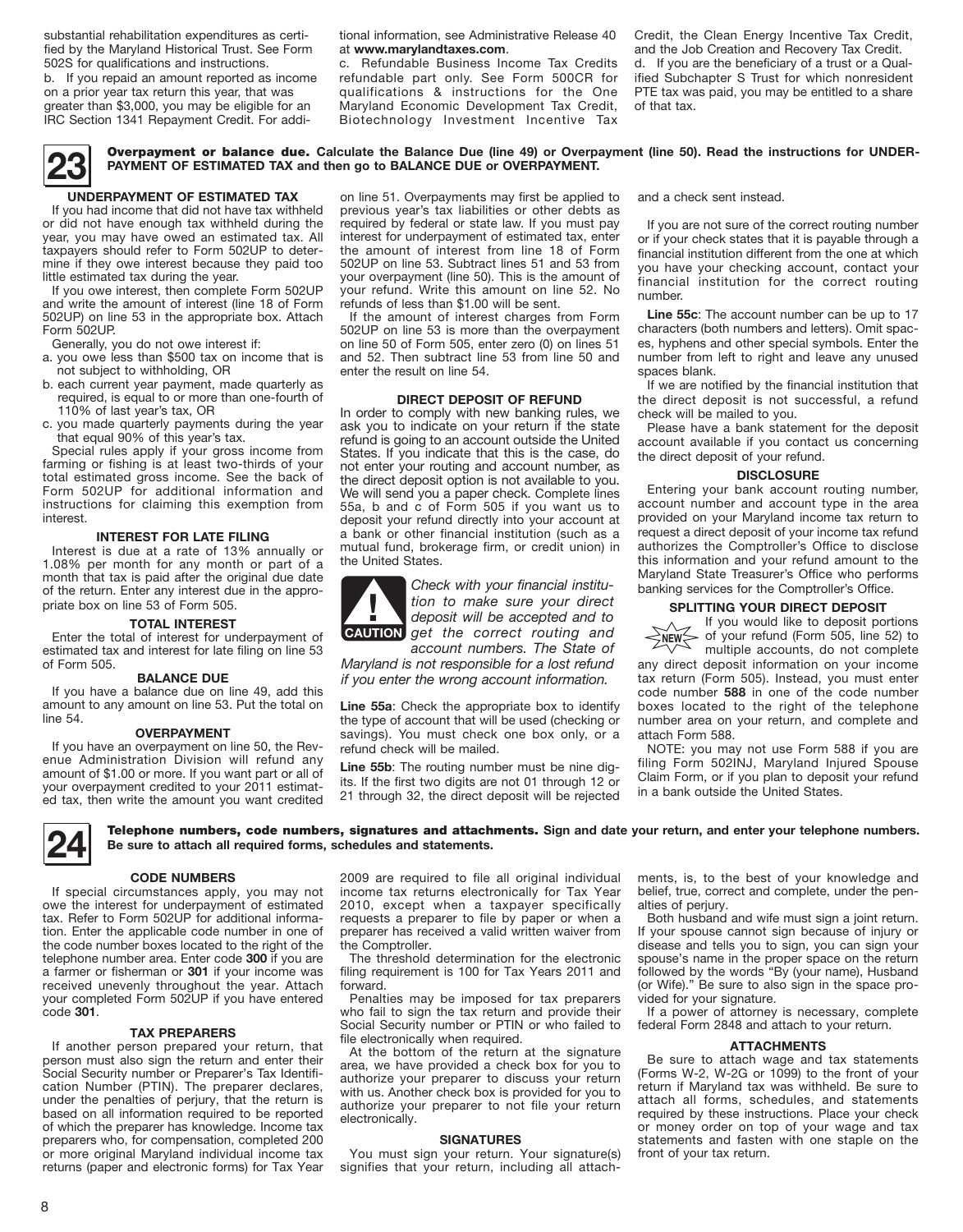

#### **ELECTRONICALLY FILING YOUR RETURN**

The fastest way to file your return and receive your refund is to file electronically and request direct deposit. If you request direct deposit on your electronic return your refund should be in your bank account within 72 hours of acknowledgement from the Revenue Administration Division. **You may request electronic funds withdrawal (direct debit) payments on your electronic return.** If you both file and pay electronically, your return is due April 15th. **However, you will have until April 30th to make your electronic payment. Note: An online payment where the bank mails the Comptroller of Maryland a paper check is not considered an electronic payment.** You may file your return electronically through your personal computer. Do not send a paper copy of the return you electronically filed. For more information, please visit our Website at: **www.marylandtaxes.com**

#### **ELECTRONIC PAYMENT OF BALANCE DUE**

If your paper or electronic tax return has a balance due, you may pay electronically at **www. marylandtaxes.com** by selecting BillPay. The amount that you designate will be debited from your bank or financial institution on the date that you choose.

#### **PAYMENT BY CHECK OR MONEY ORDER**

Make your check or money order payable to "Comptroller of Maryland." Use blue or black ink. Do not use red ink or pencil. Write the type of tax and year of tax, being paid on your check. It is recommended that you include your Social Security number on your check. Mark an "X" in the box for "Payment Enclosed" on the envelope. **DO NOT SEND CASH.**

#### **PAYMENT BY Credit card**

You may pay your balance due by using MasterCard, Discover, American Express or Visa. Credit card payments are considered electronic payments for the purpose of the April 30th extended due date if you filed your return electronically by April 15th.

Credit card payments may be made by telephone or over the Internet. The internet option is available to everyone. You must have filed a 2009 Maryland income tax return to use the telephone option.

Both options will be processed by Official Payments Corporation who will charge a convenience fee on the amount of your payment. The State will not receive this fee. You will be told the amount of the fee before you complete your transaction. Do not include the amount of the convenience fee as part of the tax payment.

To make a credit card payment call 1-800-2PAYTAX (1-800-272-9829) or visit their Web site at **www.officialpayments.com** Enter jurisdiction code 3000 when prompted.

#### **ELECTRONIC 1099G**

This year at the bottom of the return, - in the signature area, we have provided a checkbox just above the signature for you to indicate that you agree to receive your statement of refund (Form 1099G) electronically. Starting in early 2012, electronic Form 1099G may be downloaded and printed from our secure Web site. At this Web site, you may also request to receive Form 1099G in paper form. **NEW**

#### **MAILING YOUR RETURN**

Mail returns to:

#### **Comptroller of Maryland Revenue Administration Division Annapolis, Maryland 21411-0001**

Sending your return by certified mail will not result in special handling and may delay your refund.

#### **Private Delivery Service Address:**

If you wish to send your items by a private delivery service (such as FedEx or UPS) instead of the U.S. Postal Service, use the following address:

Comptroller of Maryland Revenue Administration Division 80 Calvert Street Annapolis, Maryland 21401 410-260-7980

#### **DUE DATE**

Returns must be mailed by April 15, 2011, for calendar year taxpayers. Persons filing on a fiscal year basis should see Instruction 26.

#### **EXTENSION OF TIME TO FILE**

Follow the instructions on Form 502E to request an automatic extension of the time to file your 2010 return. Filing this form extends the time to file your return, but does not extend the time to pay your taxes. Payment of the expected tax due is required with Form 502E by April 15, 2011. You can file and pay by credit card or electronic funds withdrawal (direct debit) on our Web site. If no tax is due and you requested a federal extension, you do not need to file Form 502E or take any other action to obtain an automatic **six month extension**. If no tax is due and you did not request a federal extension, file your extension online at **www.marylandtaxes.com** or by phone at 410- 260-7829. Only submit Form 502E if tax is due.

#### **COMBAT ZONE EXTENSION**

Maryland allows the same six-month extension for filing **and paying** personal income taxes for military and support personnel serving in a designated combat zone or qualified hazardous duty area and their spouses as allowed by the IRS. For more detailed information visit www.irs.gov. If you are affected by the extension enter **912** on one of the code number boxes to the right of the telephone number area.

**26** Fiscal year. You must file your Maryland return using the same tax year and the same basis (cash or accrual) as you used on your <br> **1** federal return. **federal return.**

To file a fiscal year return, complete the fiscal year information at the top of Form 505, and print "FY" in bold letters in the upper left hand corner of the form. Whenever the term "tax year" appears in these instructions, fiscal year taxpayers should understand the term to mean "fiscal year." Use the 2010 forms for fiscal years which begin during calendar year 2010.

Fiscal year returns are due on the 15th day of the 4th month following the close of the fiscal year.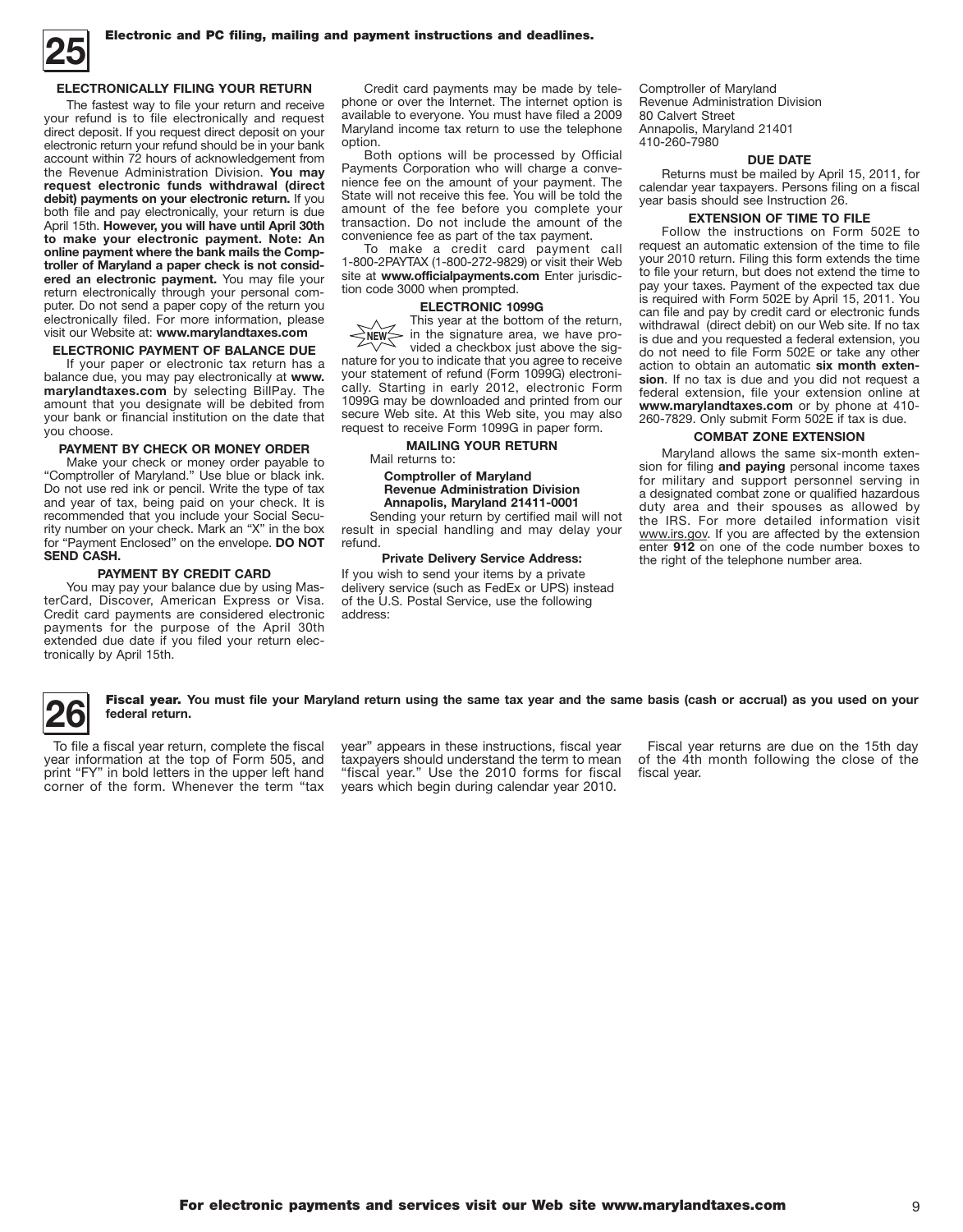

Special instructions for military taxpayers. Instructions and worksheets referenced below are in the<br>resident booklet. For more information, see Administrative Release 1.

### **Military personnel who are legal residents of Maryland**

| 1-without overseas pay | Must file a resident return (Form 502 or Form 503) and report all income from all sources, wherever earned.<br>You must calculate the local portion of the tax regardless of whether you were stationed in Maryland or not.<br>The location of your legal residence determines which county should be entered on your return. See Instruc-<br>tions 6 and 19. If you filed a joint federal return, see Instruction 7. |
|------------------------|-----------------------------------------------------------------------------------------------------------------------------------------------------------------------------------------------------------------------------------------------------------------------------------------------------------------------------------------------------------------------------------------------------------------------|
| 2-with overseas pay    | Same as above, may subtract up to \$15,000 in military pay earned outside U.S. boundaries or possessions,<br>depending upon total military income. If you filed a joint federal return, see Instruction 7.                                                                                                                                                                                                            |

## **Military personnel who are legal residents of another state**

| 1-with military income only                                                                                                                                                                                                                                                                                                                                                                                                           | Not required to file a Maryland return.                                                                                                                                                                                                                                                                                                                                                                                            |  |
|---------------------------------------------------------------------------------------------------------------------------------------------------------------------------------------------------------------------------------------------------------------------------------------------------------------------------------------------------------------------------------------------------------------------------------------|------------------------------------------------------------------------------------------------------------------------------------------------------------------------------------------------------------------------------------------------------------------------------------------------------------------------------------------------------------------------------------------------------------------------------------|--|
| 2-with military income and other<br>income outside Maryland                                                                                                                                                                                                                                                                                                                                                                           | Not required to file a Maryland return.                                                                                                                                                                                                                                                                                                                                                                                            |  |
| 3-with military and other income earned<br>in Maryland, single or with an unem-<br>ployed civilian spouse                                                                                                                                                                                                                                                                                                                             | Must file a nonresident return (Form 505) reporting total income and subtracting military pay; and Form 505NR,<br>subtracting unearned and non-Maryland income, then computing the Maryland taxable net income. Deductions<br>and exemptions must be adjusted. The State of Maryland does not tax the military pay, and does not use the<br>military pay to increase the tax liability imposed on other income earned in Maryland. |  |
| 4-with military income with or without<br>other income earned in Maryland,<br>and civilian spouse employed in<br>Maryland.                                                                                                                                                                                                                                                                                                            | See Administrative Release 1 for guidance and application of the Military Spouses Residency Relief Act, amend-<br>ing the Servicemembers Civil Relief Act.                                                                                                                                                                                                                                                                         |  |
| 5-both spouses in the military and not<br>domiciled in Maryland and one or<br>both have Maryland income                                                                                                                                                                                                                                                                                                                               | Must file a joint nonresident return. Exemptions and deductions must be adjusted.                                                                                                                                                                                                                                                                                                                                                  |  |
| Military personnel should be aware that there may be provisions for tax credits granted either by Maryland or another state when the same income is subject to tax by both<br>states; however, military income is subject to tax only by the state of domicile. See Maryland Form 502CR and instructions. Read carefully the instructions provided by the state<br>of legal residence for any possible credits allowed by that state. |                                                                                                                                                                                                                                                                                                                                                                                                                                    |  |

**28** Part-year residents. If you moved into or out of Maryland during 2010 AND received taxable Maryland income both while you were a **resident** and while you were a nonresident AND you are required to file a federal retur **resident and while you were a nonresident AND you are required to file a federal return, you are required to file two returns with the State of Maryland.**

Complete your resident return (Form 502) using the instructions for part-year residents. Complete your nonresident return (Form 505) using the instructions in this booklet with the following exceptions:

**INCOME AND ADJUSTMENTS** Treat your Maryland **resident** income as non-Maryland income. **This amount is included as a subtraction on line 6b of Form 505NR.** You will be taxed on this income on

#### **STANDARD DEDUCTION**

Your combined total standard deduction may not exceed the maximum amount for your filing status.

#### **EXEMPTIONS**

Each exemption is limited to a total of \$3,200 and is subject to further reduction using the chart in Instruction 10. Your exemption must be prorated on the resident and nonresident returns based on Maryland income.

#### **EARNED INCOME AND POVERTY LEVEL CREDITS**

You must prorate your earned income and poverty level credits based on Maryland income.

#### **WITHHOLDING AND ESTIMATED TAX PAYMENTS**

You must allocate your total payments between your two returns.

your resident return.

**29** Pass-through entities (PTE) may file a composite income tax return on behalf of nonresident individual members. Nonresident mem-<br>
calculated using the rate of 6.25% plus the 1.25% Special nonresident tax. **bers other than individuals may not participate in the composite return. The Maryland tax of each nonresident individual member is calculated using the rate of 6.25% plus the 1.25% Special nonresident tax.**

Nonresident individual members of a PTE doing business in the State who meet the composite return requirements contained in Administrative Release 6 and elect to be included in a composite return may not be required to file Maryland nonresident returns individually. Instead, the PTE doing business in the State may file a composite return on behalf of such nonresident individual mem- bers if:

- 1. the return accurately reflects the Mary- land taxable income and tax liability of each individual member shown on the return, AND
- 2. a schedule is attached containing the following information for each individual

member:

- a. Name, Social Security number and address
- b. Distribution share
- c. Number of exemptions and filing status
- d. Maryland apportioned income
- e. Standard deduction, pro-rated standard deduction, and exemption amount
- f. Maryland taxable income
- g. Maryland tax at the rate of 6.25%
- h. Special nonresident tax at the rate of 1.25%, AND
- 3. the PTE pays the tax, interest and pen- alty due by each individual member shown on the return.

 Complete only the name and address areas and lines 38-54 of Form 505. Also, enter code number **258** in one of the code number boxes to the right of the telephone number.

#### **Any overpaid amount will be refunded to the PTE.**

For more information, Administrative Release 6 may be obtained from our Web site at **www.marylandtaxes.com**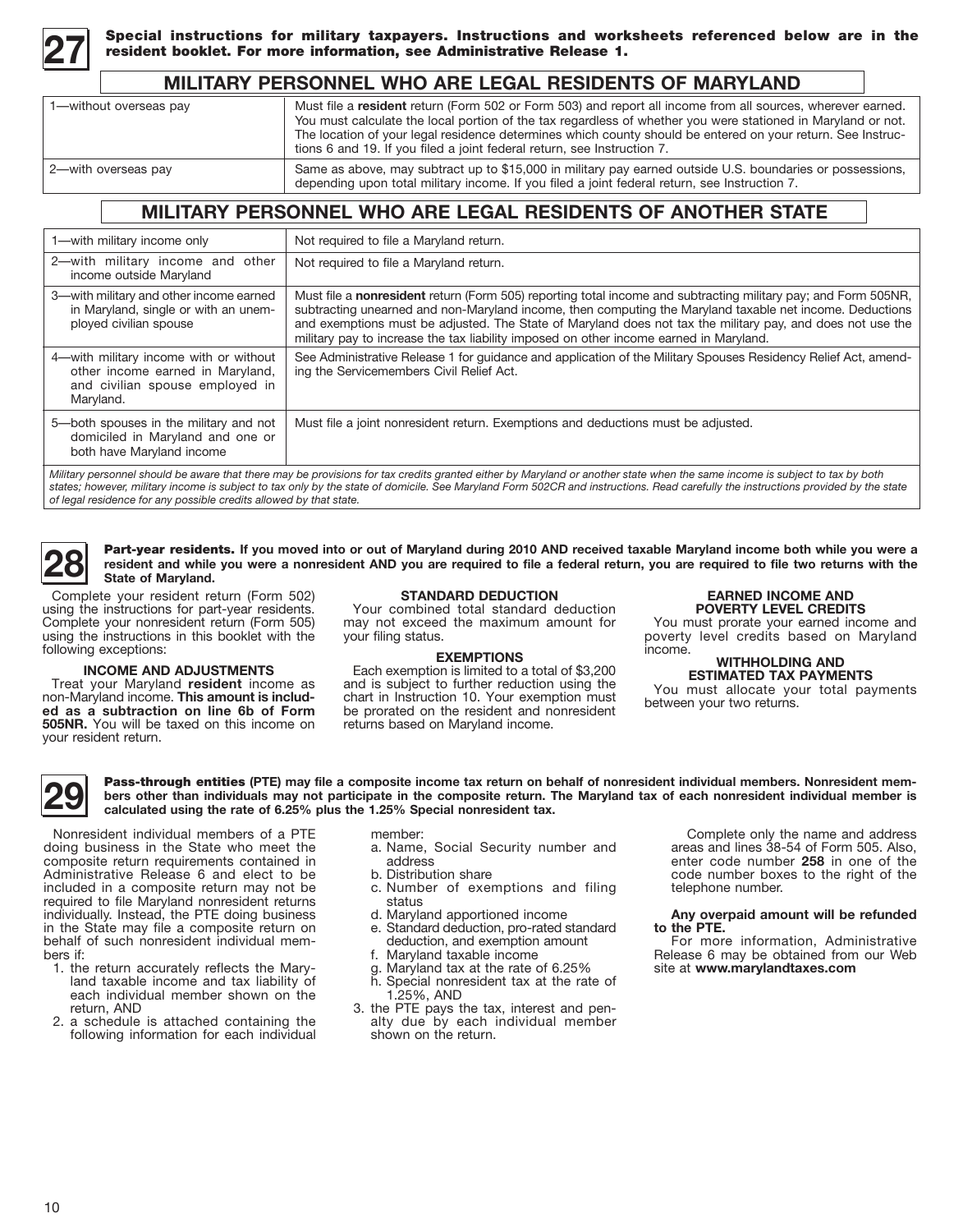**30** Filing return of deceased taxpayer. **Enter code** 321 **in one of the code number boxes located to the right of the telephone number area. Use the following special instructions:**

#### **FILING THE RETURN**

If an individual required to file an income tax return dies, the final income tax return shall be filed:

- a. by the personal representative of the individual's estate;
- b. if there is no personal representative, by the decedent's surviving spouse; OR
- c. jointly by the personal representatives of each if both husband and wife are deceased.

#### **JOINT RETURN**

If the spouse of the deceased taxpayer filed a joint federal return with the decedent, generally a joint Maryland return must be filed.

The word "DECEASED" and the date of death should be written after the decedent's name at the top of the form. The name and title of any person, other than the surviving spouse, filing the return should be clearly noted on the form. Attach a copy of the Letters of Administration or, if the return is filed solely by the surviving spouse, attach a death certificate.

#### **ALL OTHER RETURNS**

If the return is filed by the personal representative, write the words "ESTATE OF" before the decedent's first name and the date of death after the last name. The name and title of the person filing the return should be clearly noted on the form. Attach a copy of the Letters of Administration.

If there is no personal representative, write the word "DECEASED" and the date of death after the decedent's last name. The name and title of the person filing the return should be clearly noted on the form. Attach a copy of federal Form 1310.

#### **KILLED IN ACTION**

Maryland will abate the tax liability for an individual who is a member of the U.S. Armed Forces at death, and dies while in an active service in a combat zone or at any place from wounds, disease, or injury incurred while in active service in a combat zone. To obtain an abatement, a return must be filed. The abatement will apply to the tax year in which death occurred, and any earlier tax year ending on or after the first day the member served in a combat zone in active service.

Maryland will also abate the tax liability of an individual who dies while a military or civilian employee of the United States, if such death occurs as a result of wounds or injury incurred outside the United States in a terrorist or military action.

In the case of a joint return, Maryland applies the same rules for these taxpayers as does the IRS. For more information on filing a return, see Publication 3 Armed Forces Tax Guide available at www.irs.gov. Place code number **915** in one of the boxes marked "code numbers" to the right of the telephone number area, if you are filing a return for a taxpayer who was killed in action meeting the above criteria.

**31** Amended returns. **If you need to change a return that you have already filed, or if the IRS changes your return, you must file an amended return and include Form 505NR using the amended figures.**

#### **FILING AN AMENDED RETURN**

You must file an amended return to make certain changes on your original return. These include changes in income, filing status, amount of deductions, the number of exemptions and the amount of additions to income and subtractions from income.<br>Note: Changes made as part of an amend-

ed return are subject to audit for up to three years from the date the amended return is filed.

Use Form 505X and Form 505NR to file an amended return and include a copy of your federal return. Forms and instructions may be obtained by calling 410-260-7951, or by visit- ing **www.marylandtaxes.com**.

#### **CHANGES TO YOUR FEDERAL RETURN**

If the IRS makes any changes to your federal return, you must notify the State of Maryland. Send notification to the Maryland Revenue Administration Division within 90 days of the final determination of the changes by the IRS.

If you file an amended federal return that changes your Maryland return, you must file an amended Maryland return.

#### **IF YOUR ORIGINAL RETURN SHOWED A REFUND**

If you expect a refund from your original return, do not file an amended return until you have received your refund check. Then cash the check; do not return it. If your amended return shows a smaller refund, send a check for the difference with the amended return. If your amended return shows a larger refund, the Revenue Administration Division will issue an additional refund check.

#### **ADDITIONAL INFORMATION**

Do not file an amended return until sufficient time has passed to allow the original return to be processed. For current year returns, allow at least six weeks.

Generally, a claim for a refund or overpayment credit must be filed within three years from the date the original return was filed or within two years from the date the tax was paid, whichever is later. A return filed early is considered filed on the date it was due. If a claim is filed within three years after the date the return was filed, the credit or refund may not be more than that part of the tax paid within the three years, plus any extension of time for filing the return, prior to the filing of the claim. If a claim is filed after the threeyear period, but within two years from the time the tax was paid, the refund or credit may not be more than the tax paid within two years immediately before filing the claim for a refund or credit.

A claim for refund based on a federal net operating loss carryback must be filed within three years from the due date of the return for the year of the net operating loss.

If the claim for refund resulted from a fed- eral adjustment or final decision of a federal court which is more than two years from the time the tax was paid, a claim for refund must be filed within one year from the date of the adjustment or final decision.

If the claim for refund or credit for overpay- ment resulted from a final determination made by an administrative board or an appeal of a decision of an administrative board, that is more than three years from the date of fil- ing the return or more than two years from the time the tax was paid, the claim for refund must be filed within one year of the date of the final decision of the administrative board or final decision of the highest court to which an appeal of the administrative board is taken.

No refund for less than \$1.00 will be issued. No payment of less than \$1.00 is required.



#### **32** Privacy act information.

The Tax-General Article of the Annotated Code of Maryland authorizes the Revenue Administration Division to request information on tax returns to administer the income tax laws of Maryland, including determination and collection of correct taxes. Code Section 10-804 provides that you must include your Social Security number on the return you file. This is so we know who you are and can process your return and papers. If you fail to provide all or part of the requested informa-

tion, then exemptions, exclusions, credits, deductions or adjustments may be disallowed and you may owe more tax. In addition, the law provides penalties for failing to supply information required by law or regulations.

You may look at any records held by the Revenue Administration Division which contain personal information about you. You may inspect such records, and you have certain rights to amend or correct them.

As authorized by law, information furnished to the Revenue Administration Division may be given to the United States Internal Revenue Service, a proper official of any state that exchanges tax information with Maryland and to an officer of this State having a right to the information in that officer's official capacity. The information may be obtained in accordance with a proper legislative or judicial order.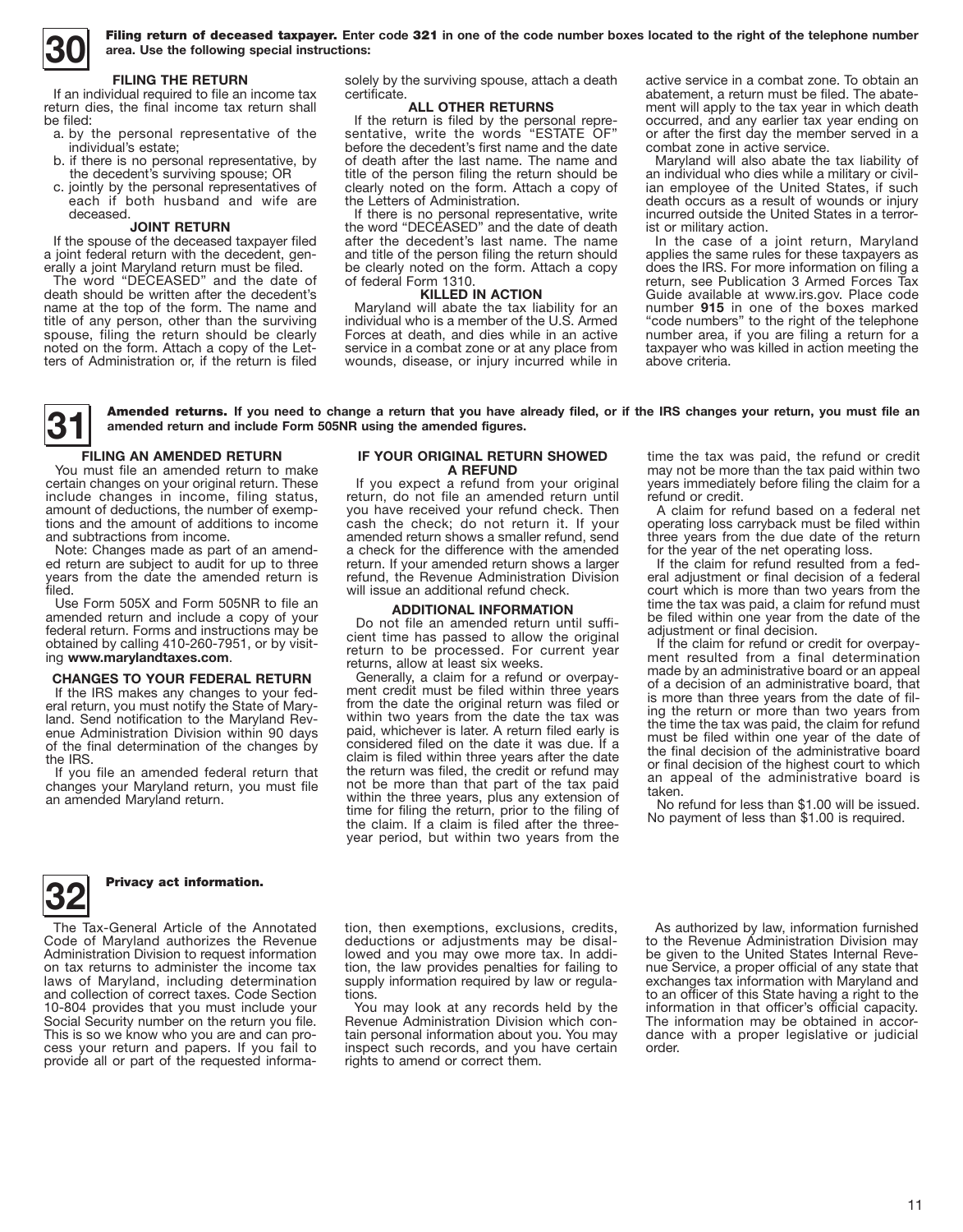# **2010 MARYLAND TAX TABLE**

### **INSTRUCTIONS:**

- 1. Find the income range that applies to the amount you reported on line 1 of Form 505NR.
- 2. Find the Maryland tax corresponding to your income range.
- 3. Enter the tax amount on line 2 of Form 505NR.
- 4. This table does not include the local income tax, or Special Nonresident Tax.

5. If your taxable income is \$50,000 or more, use the Maryland Tax Computation Worksheet Schedules at the end of the tax table.

| At<br>least                                         | If your income<br>from line 1 of<br>Form 505NR is<br><b>But less</b><br>than | Your<br>MD<br>tax is…                          | If your income<br>from line 1 of<br>Form 505NR is<br>At<br>least | <b>But less</b><br>than                          | Your<br>MD<br>∣tax is…                 | If your income<br>from line 1 of<br>Form 505NR is<br>At<br>least | <b>But less</b><br>than                   | Your<br>MD<br>$\mathsf{tax}$ is $\dots$              | Form 505NR is<br>At<br>least                                                  | If your income<br>from line 1 of<br><b>But less</b><br>than     | Your<br>MD<br>tax is…           | At<br>least                                                                               | If your income<br>from line 1 of<br>Form 505NR is<br><b>But less</b><br>than | Your<br>MD<br><u>tax is…</u>           | At<br>least                                    | If your income<br>from line 1 of<br>Form 505NR is<br><b>But less</b><br>than | Your<br>MD<br>tax is                   |
|-----------------------------------------------------|------------------------------------------------------------------------------|------------------------------------------------|------------------------------------------------------------------|--------------------------------------------------|----------------------------------------|------------------------------------------------------------------|-------------------------------------------|------------------------------------------------------|-------------------------------------------------------------------------------|-----------------------------------------------------------------|---------------------------------|-------------------------------------------------------------------------------------------|------------------------------------------------------------------------------|----------------------------------------|------------------------------------------------|------------------------------------------------------------------------------|----------------------------------------|
| \$<br>$\boldsymbol{0}$                              | \$<br>50                                                                     | \$<br>$\boldsymbol{0}$                         | 3,000                                                            |                                                  |                                        | 6,000                                                            |                                           |                                                      |                                                                               | 9,000                                                           |                                 |                                                                                           | 12,000                                                                       |                                        |                                                | 15,000                                                                       |                                        |
| 50<br>75<br>100<br>150<br>200                       | 75<br>100<br>150<br>200<br>250                                               | 1<br>2<br>3<br>4<br>5                          | 3,000<br>3,050<br>3,100<br>3,150<br>3,200                        | 3,050<br>3,100<br>$3,150$<br>$3,200$<br>3,250    | 91<br>94<br>96<br>98<br>101            | 6.000<br>6,050<br>6,100<br>6,150<br>6,200                        | 6,050<br>6,100<br>6,150<br>6,200<br>6,250 | 234<br>236<br>238<br>241<br>243                      | 9.000<br>9.050<br>9,100<br>9,150<br>9,200                                     | 9,050<br>9,100<br>9,150<br>9,200<br>9,250                       | 376<br>379<br>381<br>383<br>386 | 12,000<br>12,050<br>12,100<br>12,150<br>12,200                                            | 12,050<br>12,100<br>$12,150$<br>$12,200$<br>12,250                           | 519<br>$\frac{521}{523}$<br>526<br>528 | 15,000<br>15,050<br>15,100<br>15,150<br>15,200 | 15,050<br>15,100<br>15,150<br>15,200<br>15,250                               | 661<br>664<br>666<br>$\frac{668}{671}$ |
| 250<br>300<br>350<br>400<br>450                     | 300<br>350<br>400<br>450<br>500                                              | 6<br>7<br>8<br>9<br>10                         | 3,250<br>3,300<br>$3,350$<br>$3,400$<br>3,450                    | 3,300<br>3,350<br>$3,400$<br>$3,450$<br>3,500    | 103<br>105<br>108<br>110<br>113        | 6,250<br>6,300<br>6,350<br>6,400<br>6,450                        | 6,300<br>6,350<br>6,400<br>6,450<br>6,500 | 246<br>248<br>250<br>253<br>255                      | 9.250<br>9.300<br>9,350<br>9.400<br>9,450                                     | 9,300<br>9,350<br>9,400<br>9,450<br>9,500                       | 388<br>390<br>393<br>395<br>398 | 12,250<br>12,300<br>12,350<br>12,400<br>12,450                                            | 12,300<br>$\frac{12,350}{12,400}$<br>12,450<br>12,500                        | 531<br>533<br>535<br>538<br>540        | 15,250<br>15,300<br>15,350<br>15,400<br>15,450 | 15,300<br>15,350<br>15,400<br>15,450<br>15,500                               | 673<br>675<br>678<br>$680$<br>$683$    |
| 500<br>550<br>600<br>650<br>700                     | 550<br>600<br>650<br>700<br>750                                              | 11<br>12<br>$1\overline{3}$<br>14<br>15        | 3,500<br>3,550<br>$3,600$<br>$3,650$<br>3,700                    | 3,550<br>3,600<br>3,650<br>3,700<br>3,750        | 115<br>117<br>120<br>122<br>124        | 6,500<br>6,550<br>6,600<br>6,650<br>6,700                        | 6,550<br>6,600<br>6,650<br>6,700<br>6,750 | 257<br>260<br>262<br>$\overline{265}$<br>267         | 9.500<br>9,550<br>9,600<br>9,650<br>9,700                                     | 9,550<br>9,600<br>9,650<br>9,700<br>9,750                       | 400<br>402<br>405<br>407<br>409 | 12,500<br>12,550<br>12,600<br>12,650<br>12,700                                            | 12,550<br>12,600<br>12,650<br>12,700<br>12,750                               | 542<br>545<br>547<br>550<br>552        | 15,500<br>15,550<br>15,600<br>15,650<br>15,700 | 15,550<br>15,600<br>15,650<br>15,700<br>15,750                               | 685<br>$687$<br>$690$<br>$692$<br>694  |
| 750<br>800<br>850<br>900<br>950                     | 800<br>850<br>900<br>950<br>1,000                                            | 16<br>17<br>18<br>19<br>20                     | 3,750<br>3,800<br>3,850<br>3,900<br>3,950                        | 3,800<br>3,850<br>$3,900$<br>$3,950$<br>4,000    | 127<br>129<br>132<br>134<br>136        | 6,750<br>6,800<br>6,850<br>6,900<br>6,950                        | 6,800<br>6,850<br>6,900<br>6,950<br>7,000 | 269<br>272<br>274<br>276<br>279                      | 9,750<br>9.800<br>9,850<br>9,900<br>9,950                                     | 9,800<br>9,850<br>9,900<br>9,950<br>10,000                      | 412<br>414<br>417<br>419<br>421 | 12,750<br>12,800<br>12,850<br>12,900<br>12,950                                            | 12,800<br>12,850<br>12,900<br>12,950<br>13,000                               | 554<br>557<br>559<br>561<br>564        | 15,750<br>15,800<br>15,850<br>15,900<br>15,950 | 15,800<br>15,850<br>15,900<br>15,950<br>16,000                               | 697<br>699<br>702<br>704<br>706        |
|                                                     | 1,000                                                                        |                                                | 4,000                                                            |                                                  |                                        | 7,000                                                            |                                           |                                                      |                                                                               | 10,000                                                          |                                 |                                                                                           | 13,000                                                                       |                                        |                                                | 16,000                                                                       |                                        |
| $1,000$<br>$1,050$<br>$1,100$<br>$1,150$<br>$1,200$ | 1,050<br>1,100<br>1,150<br>1,200<br>1,250                                    | $^{21}_{22}$<br>$\frac{24}{25}$<br>25<br>27    | 4,000<br>4,050<br>4,100<br>4,150<br>4,200                        | 4,050<br>4,100<br>4,150<br>4,200<br>4,250        | 139<br>141<br>143<br>146<br>148        | 7,000<br>7,050<br>7,100<br>7,150<br>7,200                        | 7,050<br>7,100<br>7,150<br>7,200<br>7,250 | 281<br>284<br>286<br>288<br>291                      | 10,000<br>10,050<br>10,100<br>10,150<br>10,200                                | 10,050<br>10,100<br>10,150<br>10,200<br>10,250                  | 424<br>426<br>428<br>431<br>433 | 13,000<br>13,050<br>13,100<br>13,150<br>13,200                                            | 13,050<br>13,100<br>13,150<br>13,200<br>13,250                               | 566<br>569<br>571<br>573<br>576        | 16,000<br>16,050<br>16.100<br>16,150<br>16,200 | 16,050<br>16,100<br>16,150<br>16,200<br>16,250                               | 709<br>711<br>713<br>$\frac{716}{718}$ |
| 1,250<br>1,300<br>1,350<br>$1,400$<br>$1,450$       | 1,300<br>1,350<br>1,400<br>1,450<br>1,500                                    | $\substack{28 \\ 30}$<br>31<br>$\frac{33}{34}$ | 4,250<br>4,300<br>4,350<br>4,400<br>4,450                        | 4,300<br>4,350<br>4,400<br>4,450<br>4,500        | 151<br>153<br>155<br>158<br>160        | 7,250<br>7,300<br>7,350<br>7,400<br>7,450                        | 7,300<br>7,350<br>7,400<br>7,450<br>7,500 | 293<br>295<br>298<br>300<br>303                      | 10,250<br>10,300<br>10,350<br>10,400<br>10,450                                | 10,300<br>10,350<br>10,400<br>10,450<br>10,500                  | 436<br>438<br>440<br>443<br>445 | 13,250<br>$\begin{array}{c} 13,300 \\ 13,350 \end{array}$<br>13,400<br>13,450             | 13,300<br>13,350<br>13,400<br>13,450<br>13,500                               | 578<br>580<br>583<br>585<br>588        | 16,250<br>16,300<br>16,350<br>16,400<br>16,450 | 16,300<br>16,350<br>16,400<br>16,450<br>16,500                               | 721<br>723<br>725<br>728<br>730        |
| 1,500<br>1,550<br>1,600<br>1,650<br>1,700           | 1,550<br>1,600<br>1,650<br>1,700<br>1,750                                    | $\frac{36}{37}$<br>39<br>$\overline{40}$<br>42 | 4,500<br>4,550<br>4,600<br>4,650<br>4,700                        | 4,550<br>4,600<br>4,650<br>4,700<br>4,750        | 162<br>165<br>167<br>170<br>172        | 7,500<br>7,550<br>7,600<br>7,650<br>7,700                        | 7,550<br>7,600<br>7,650<br>7,700<br>7,750 | 305<br>307<br>310<br>312<br>314                      | 10,500<br>10,550<br>10,600<br>10,650<br>10,700                                | 10,550<br>10,600<br>10,650<br>10,700<br>10,750                  | 447<br>450<br>452<br>455<br>457 | 13,500<br>13,550<br>13,600<br>13,650<br>13,700                                            | 13,550<br>13,600<br>13,650<br>13,700<br>13,750                               | 590<br>592<br>595<br>597<br>599        | 16,500<br>16,550<br>16,600<br>16,650<br>16,700 | 16,550<br>16,600<br>16,650<br>16,700<br>16,750                               | 732<br>735<br>737<br>740<br>742        |
| $1,750$<br>$1,800$<br>1,850<br>1,900<br>1,950       | 1,800<br>1,850<br>1,900<br>1,950<br>2,000                                    | 43<br>45<br>46<br>$\ddot{48}$<br>49            | 4,750<br>4,800<br>4,850<br>4,900<br>4,950                        | 4,800<br>4,850<br>4,900<br>4,950<br>5,000        | 174<br>177<br>179<br>181<br>184        | 7,750<br>7,800<br>7,850<br>7,900<br>7,950                        | 7,800<br>7,850<br>7,900<br>7,950<br>8,000 | 317<br>319<br>322<br>324<br>326                      | 10,750<br>10,800<br>10,850<br>10,900<br>10,950                                | 10,800<br>10,850<br>10,900<br>10,950<br>11,000                  | 459<br>462<br>464<br>466<br>469 | 13,750<br>13,800<br>13,850<br>13,900<br>13,950                                            | 13,800<br>13,850<br>13,900<br>13,950<br>14,000                               | 602<br>604<br>607<br>609<br>611        | 16,750<br>16,800<br>16,850<br>16,900<br>16,950 | 16,800<br>16,850<br>16,900<br>16,950<br>17,000                               | 744<br>747<br>749<br>751<br>754        |
|                                                     | 2,000                                                                        |                                                |                                                                  | 5,000                                            |                                        |                                                                  | 8,000                                     |                                                      |                                                                               | 11,000                                                          |                                 |                                                                                           | 14,000                                                                       |                                        |                                                | 17,000                                                                       |                                        |
| 2,000<br>2,050<br>2,100<br>2,150<br>2,200           | 2,050<br>2,100<br>2,150<br>2,200<br>2,250                                    | 51<br>$\overline{53}$<br>55<br>57<br>59        | 5,000<br>5,050<br>5,100<br>$\frac{5,150}{5,200}$                 | 5,050<br>5,100<br>5,150<br>5,200<br>5,250        | 186<br>189<br>191<br>193<br>196        | 8,000<br>8,050<br>8,100<br>8,150<br>8,200                        | 8,050<br>8,100<br>8,150<br>8,200<br>8,250 | 329<br>331<br>$\frac{333}{336}$<br>338               | 11,000<br>$\begin{array}{c} 11,050 \ 11,100 \ 11,150 \ 11,200 \end{array}$    | 11,050<br>11,100<br>$\frac{11,150}{11,200}$<br>11,200<br>11,250 | 471<br>474<br>476<br>478<br>481 | $\begin{array}{c} 14,000 \\ 14,050 \\ 14,100 \\ 14,100 \end{array}$<br> 14,150<br> 14,200 | 14,050<br>14,100<br>14,150<br>14,200<br>14,250                               | 614<br>616<br>618<br>621<br>623        | 17,000<br>17,050<br>17,100<br>17,150<br>17,200 | 17,050<br>17,100<br>17,150<br>17,200<br>17,250                               | 756<br>759<br>761<br>763<br>766        |
| 2,250<br>2,300<br>2,350<br>2,400<br>2,450           | 2,300<br>2,350<br>2,400<br>2,450<br>2,500                                    | 61<br>63<br>65<br>67<br>69                     | 5,250<br>5,300<br>5,350<br>5,400<br>5,450                        | 5,300<br>5,350<br>5,400<br>$\frac{5,450}{5,500}$ | 198<br><b>200</b><br>203<br>205<br>208 | 8,250<br>8,300<br>8,350<br>8,400<br>8,450                        | 8,300<br>8,350<br>8,400<br>8,450<br>8,500 | 341<br>343<br>345<br>348<br>348<br>350               | 11,250<br> 11,300<br> 11,350<br> 11,400<br> 11,450                            | 11,300<br>11,350<br>11,400<br>11,450<br>11,500                  | 483<br>485<br>488<br>490<br>493 | 14,250<br>14,300<br>14,350<br>14,400<br>14,450                                            | 14,300<br>14,350<br>14,400<br>14,450<br>14,500                               | 626<br>628<br>630<br>633<br>635        | 17,250<br>17,300<br>17,350<br>17,400<br>17,450 | 17,300<br>$17,350$<br>$17,400$<br>17,450<br>17,500                           | 768<br>770<br>773<br>775<br>778        |
| 2,500<br>2,550<br>2,600<br>2,650<br>2,700           | 2,550<br>2,600<br>2,650<br>2,700<br>2,750                                    | 71<br>$\frac{73}{2}$<br>75<br>77<br>79         | 5,500<br>5,550<br>5,600<br>5,650<br>5,700                        | 5,550<br>5,600<br>5,650<br>5,700<br>5,750        | 210<br>212<br>215<br>217<br>219        | 8,500<br>8,550<br>8,600<br>8,650<br>8,700                        | 8,550<br>8,600<br>8,650<br>8,700<br>8,750 | 352<br>$\frac{355}{357}$<br>$\frac{360}{360}$<br>362 | $\begin{array}{c} 11,500 \\ 11,550 \\ 11,600 \\ 11,650 \\ 11,700 \end{array}$ | 11,550<br>11,600<br>11,650<br>11,700<br>11,750                  | 495<br>497<br>500<br>502<br>504 | $\begin{array}{c} 14,500 \\ 14,550 \\ 14,600 \end{array}$<br>14,650<br>14,700             | 14,550<br>14,600<br>14,650<br>14,700<br>14,750                               | 637<br>$640$<br>$642$<br>645<br>647    | 17,500<br>17,550<br>17,600<br>17,650<br>17,700 | 17,550<br>17,600<br>17,650<br>17,700<br>17,750                               | 780<br>782<br>785<br>787<br>789        |
| 2,750<br>2,800<br>2,850<br>2,900<br>2,950           | 2,800<br>2,850<br>2,900<br>2,950<br>3,000                                    | 81<br>83<br>85<br>87<br>89                     | 5,750<br>5,800<br>5,850<br>5,900<br>5,950                        | 5,800<br>5,850<br>5,900<br>5,950<br>6,000        | 222<br>224<br>227<br>229<br>231        | 8,750<br>8,800<br>8,850<br>8,900<br>8,950                        | 8,800<br>8,850<br>8,900<br>8,950<br>9,000 | 364<br>367<br>369<br>371<br>374                      | $11,750$<br>$11,800$<br>$11,850$<br>$11,900$<br>11,950                        | 11,800<br>11,850<br>11,950<br>12,000                            | 507<br>509<br>512<br>514<br>516 | 14,750<br>14,800<br>14,850<br>14,900<br>14,950                                            | 14,800<br>14,850<br>14,900<br>14,950<br>15,000                               | 649<br>652<br>654<br>656<br>659        | 17,750<br>17,800<br>17,850<br>17,900<br>17,950 | 17,800<br>17,850<br>17,900<br>17,950<br>18,000                               | 792<br>794<br>797<br>799<br>801        |

12 Continued on Next Page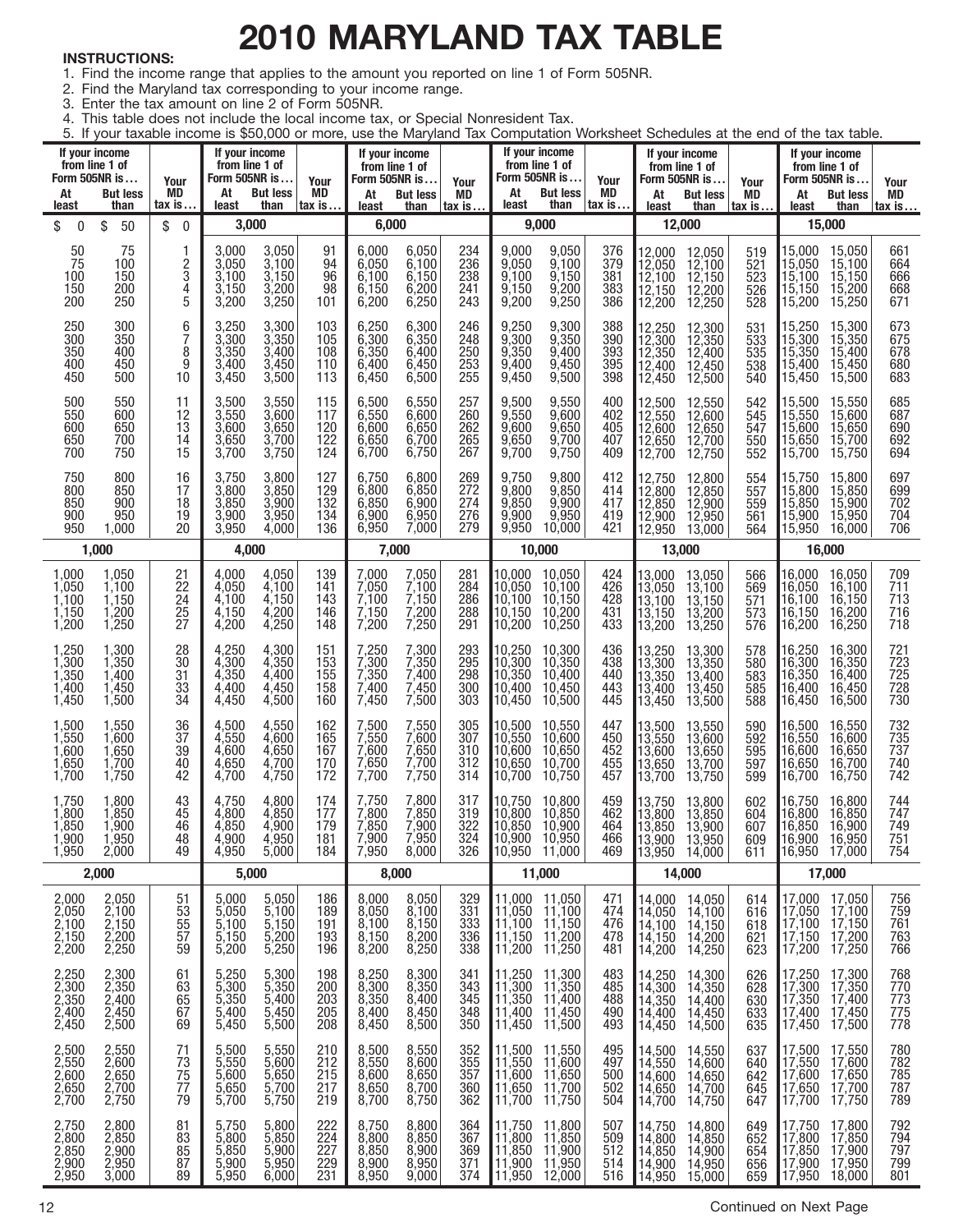# **2010 MARYLAND TAX TABLE**

| At<br>least                                    | If your income<br>from line 1 of<br>Form 505NR is<br><b>But less</b><br>than | Your<br>MD<br>$\mathsf{tax}$ is     | If your income<br>from line 1 of<br>Form 505NR is<br>At<br>least | <b>But less</b><br>than                                         | Your<br>MD<br>$\mathsf{tax}$ is $\ldots$                                 | At<br>least                                                                                           | If your income<br>from line 1 of<br>Form 505NR is<br><b>But less</b><br>than | Your<br>MD<br>$\mathsf{tax}$ is $\ldots$           | At<br>least                                              | If your income<br>from line 1 of<br>Form 505NR is<br><b>But less</b><br>than          | Your<br>MD<br>tax is                              | At<br>least                                                                             | If your income<br>from line 1 of<br>Form 505NR is<br><b>But less</b><br>than | Your<br>MD<br>$\mathsf{tax}$ is $\ldots$      | At<br>least                                    | If your income<br>from line 1 of<br>Form 505NR is<br><b>But less</b><br>than | Your<br>MD<br>tax is                                                     |
|------------------------------------------------|------------------------------------------------------------------------------|-------------------------------------|------------------------------------------------------------------|-----------------------------------------------------------------|--------------------------------------------------------------------------|-------------------------------------------------------------------------------------------------------|------------------------------------------------------------------------------|----------------------------------------------------|----------------------------------------------------------|---------------------------------------------------------------------------------------|---------------------------------------------------|-----------------------------------------------------------------------------------------|------------------------------------------------------------------------------|-----------------------------------------------|------------------------------------------------|------------------------------------------------------------------------------|--------------------------------------------------------------------------|
|                                                | 18,000                                                                       |                                     |                                                                  | 21,000                                                          |                                                                          |                                                                                                       | 24,000                                                                       |                                                    |                                                          | 27,000                                                                                |                                                   |                                                                                         | 30,000                                                                       |                                               |                                                | 33,000                                                                       |                                                                          |
| 18,000<br>18,050<br>18,100<br>18,150<br>18,200 | 18,050<br>18,100<br>18,150<br>18,200<br>18,250                               | 804<br>806<br>808<br>811<br>813     | 21.000<br>21,050<br>21,100<br>21,150<br>21,200                   | 21,050<br>21,100<br>21,150<br>21,200<br>21,250                  | 946<br>949<br>951<br>953<br>956                                          | 24,000<br>24,050<br>24,100<br>24,150<br>24,200                                                        | 24,050<br>24,100<br>24,150<br>24,200<br>24,250                               | 1,089<br>1,091<br>1,093<br>1,096<br>1,098          | 27,000<br>27,050<br>27,100<br>27,150<br>27,200           | 27,050<br>27,100<br>27,150<br>27,200<br>27,250                                        | 1,231<br>1,234<br>1,236<br>1,238<br>1,241         | 30,000<br>30,050<br>30,100<br>30,150<br>30,200                                          | 30,050<br>30,100<br>30,150<br>30,200<br>30,250                               | ,374<br>1,376<br>1,378<br>1,381<br>1,383      | 33.000<br>33,050<br>33,100<br>33,150<br>33,200 | 33,050<br>33,100<br>33,150<br>33,200<br>33,250                               | 1,516<br>1,519<br>1,521<br>1,523<br>1,526                                |
| 18,250<br>18,300<br>18,350<br>18,400<br>18,450 | 18,300<br>18,350<br>18,400<br>18.450<br>18,500                               | 816<br>818<br>820<br>823<br>825     | 21,250<br>21,300<br>21,350<br>21,400<br>21,450                   | 21,300<br>21,350<br>21,400<br>21,450<br>21,500                  | 958<br>960<br>963<br>965<br>968                                          | 24,250<br>24,300<br>24,350<br>24,400<br>24,450                                                        | 24,300<br>24,350<br>24,400<br>24,450<br>24,500                               | $1,10^{-}$<br>1,103<br>1,105<br>1,108<br>1,110     | 27,250<br>27,300<br>27,350<br>27,400<br>27,450           | 27,300<br>27,350<br>27,400<br>27,450<br>27,500                                        | 1,243<br>1,245<br>1,248<br>1,250<br>1,253         | 30,250<br>30,300<br>30,350<br>30.400<br>30,450                                          | 30,300<br>30,350<br>30,400<br>30,450<br>30,500                               | .386<br>1,388<br>1,390<br>,393<br>1,395       | 33,250<br>33,300<br>33,350<br>33,400<br>33,450 | 33,300<br>33,350<br>33,400<br>33,450<br>33,500                               | 1,528<br>1,530<br>1,533<br>1,535<br>1.538                                |
| 18,500<br>18,550<br>18,600<br>18,650<br>18,700 | 18,550<br>18,600<br>18,650<br>18.700<br>18,750                               | 827<br>830<br>832<br>835<br>837     | 21,500<br>21,550<br>21,600<br>21,650<br>21,700                   | 21,550<br>21,600<br>21,650<br>21,700<br>21,750                  | 970<br>972<br>975<br>977<br>979                                          | 24,500<br>24,550<br>24,600<br>24,650<br>24,700                                                        | 24,550<br>24,600<br>24,650<br>24,700<br>24,750                               | 1,112<br>1,115<br>1,117<br>1,120<br>1,122          | 27,500<br>27,550<br>27,600<br>27,650<br>27,700           | 27,550<br>27,600<br>27,650<br>27,700<br>27,750                                        | 1,255<br>1,257<br>1,260<br>1,262<br>1,264         | 30,500<br>30,550<br>30,600<br>30,650<br>30,700                                          | 30,550<br>30,600<br>30,650<br>30,700<br>30,750                               | .397<br>1.400<br>1.402<br>1.405<br>1,407      | 33,500<br>33,550<br>33,600<br>33,650<br>33,700 | 33,550<br>33,600<br>33,650<br>33,700<br>33,750                               | .540<br>1,542<br>1,545<br>1,547<br>1,549                                 |
| 18,750<br>18,800<br>18,850<br>18,900<br>18,950 | 18,800<br>18,850<br>18,900<br>18,950<br>19,000                               | 839<br>842<br>844<br>846<br>849     | 21,750<br>21,800<br>21,850<br>21,900<br>21,950                   | 21,800<br>21,850<br>21,900<br>21,950<br>22,000                  | 982<br>984<br>987<br>989<br>991                                          | 24,750<br>24,800<br>24,850<br>24,900<br>24,950                                                        | 24,800<br>24,850<br>24,900<br>24,950<br>25,000                               | 1,124<br>1,127<br>1,129<br>1,131<br>1,134          | 27,750<br>27,800<br>27,850<br>27,900<br>27,950           | 27,800<br>27,850<br>27,900<br>27,950<br>28,000                                        | 1,267<br>1,269<br>1,272<br>1,274<br>1,276         | 30,750<br>30,800<br>30,850<br>30,900<br>30,950                                          | 30,800<br>30,850<br>30,900<br>30,950<br>31,000                               | .409<br>1,412<br>1.414<br>1,416<br>1,419      | 33,750<br>33,800<br>33,850<br>33,900<br>33,950 | 33,800<br>33,850<br>33,900<br>33,950<br>34,000                               | 1,552<br>1,554<br>1,557<br>1,559<br>1,561                                |
|                                                | 19,000                                                                       |                                     | 22,000                                                           |                                                                 |                                                                          |                                                                                                       | 25,000                                                                       |                                                    |                                                          | 28,000                                                                                |                                                   |                                                                                         | 31,000                                                                       |                                               |                                                | 34,000                                                                       |                                                                          |
| 19,000<br>19,050<br>19.100<br>19,150<br>19,200 | 19,050<br>19,100<br>19.150<br>19,200<br>19,250                               | 851<br>854<br>856<br>858<br>861     | 22,000<br>22,050<br>22,100<br>22,150<br>22,200                   | 22,050<br>22,100<br>22,150<br>22,200<br>22,250                  | 994<br>996<br>998<br>1,001<br>1,003                                      | 25,000<br>25,050<br>25,100<br>25,150<br>25,200                                                        | 25,050<br>25,100<br>25,150<br>25,200<br>25,250                               | 1,136<br>1,139<br>1.141<br>1,143<br>1,146          | 28,000<br>28,050<br>28,100<br>28,150<br>28,200           | 28,050<br>28,100<br>28,150<br>28,200<br>28,250                                        | ,279<br>1,281<br>1,283<br>1,286<br>1,288          | 31.000<br>$\begin{array}{c} 31,050 \\ 31,100 \\ 31,150 \end{array}$<br> 31,200          | 31.050<br>31,100<br>31,150<br>31,200<br>31,250                               | .421<br>1,424<br>1,426<br>,428<br>1,431       | 34,000<br>34.050<br>34,100<br>34,150<br>34,200 | 34,050<br>34,100<br>34,150<br>34,200<br>34,250                               | ,564<br>1,566<br>1,568<br>,571<br>1,573                                  |
| 19,250<br>19,300<br>19,350<br>19,400<br>19,450 | 19,300<br>19,350<br>19.400<br>19,450<br>19,500                               | 863<br>865<br>868<br>870<br>873     | 22,250<br>22,300<br>22.350<br>22,400<br>22,450                   | 22,300<br>22,350<br>22,400<br>22,450<br>22,500                  | 1,006<br>1,008<br>1,010<br>1,013<br>1,015                                | 25,250<br>25,300<br>25,400<br>25,450                                                                  | 25,300<br>25,350<br>25,400<br>25,450<br>25,500                               | 1,148<br>1,150<br>1,153<br>1,155<br>1,158          | 28,250<br>28,300<br>28,350<br>28,400<br>28,450           | 28,300<br>28,350<br>28,400<br>28,450<br>28,500                                        | 1,29<br>1,293<br>1,295<br>1,298<br>1,300          | 31,250<br>31,300<br>$\begin{bmatrix} 31,350 \\ 31,400 \end{bmatrix}$<br>31,450          | 31,300<br>31,350<br>31,400<br>31,450<br>31,500                               | 1,433<br>1,435<br>1,438<br>.440<br>1,443      | 34,250<br>34,300<br>34,350<br>34,400<br>34,450 | 34,300<br>34,350<br>34,400<br>34,450<br>34,500                               | ,576<br>1,578<br>1,580<br>,583<br>1,585                                  |
| 19,500<br>19,550<br>19,600<br>19,650<br>19,700 | 19,550<br>19,600<br>19.650<br>19,700<br>19,750                               | 875<br>877<br>880<br>882<br>884     | 22,500<br>22,550<br>22,600<br>22,650<br>22,700                   | 22,550<br>22,600<br>22,650<br>22,700<br>22,750                  | 1,017<br>1,020<br>1,022<br>1,025<br>1,027                                | 25,500<br>25,550<br>25,600<br>25,650<br>25,700                                                        | 25,550<br>25,600<br>25,650<br>25,700<br>25,750                               | 1,160<br>1,162<br>1,165<br>1,167<br>1,169          | 28,500<br>28,550<br>28,600<br>28,650<br>28,700           | 28,550<br>28,600<br>28,650<br>28,700<br>28,750                                        | 1,302<br>1,305<br>1,307<br>1,310<br>1,312         | 31,500<br>$\begin{array}{c} 31,550 \\ 31,600 \\ 31,650 \\ 31,550 \end{array}$<br>31,700 | 31,550<br>31,600<br>31,650<br>31,700<br>31,750                               | 1,445<br>1,447<br>1.450<br>$-452$<br>1,454    | 34,500<br>34,550<br>34,600<br>34,650<br>34,700 | 34,550<br>34,600<br>34,650<br>34,700<br>34,750                               | ,587<br>1,590<br>1,592<br>1,595<br>1,597                                 |
| 19,750<br>19,800<br>19,850<br>19,900<br>19,950 | 19,800<br>19,850<br>19.900<br>19,950<br>20,000                               | 887<br>889<br>892<br>894<br>896     | 22,750<br>22,800<br>22,850<br>22,900                             | 22,800<br>22,850<br>22,900<br>22,950<br>$22,950$ $23,000$ 1,039 | 1,029<br>1,032<br>1,034<br>1,036                                         | 25,750<br>25,800<br>25,850<br>25,900<br>$\overline{25},\overline{950}$ $\overline{26},\overline{000}$ | 25,800<br>25,850<br>25,900<br>25,950                                         | 1,172<br>1,174<br>1,177<br>1,179<br>1,181          | 28,750<br>28,800<br>28,850<br>28,900                     | 28,800<br>28,850<br>28,900<br>28,950<br>$\overline{28,950}$ $\overline{29,000}$ 1,324 | 1,314<br>$\frac{1,317}{1,319}$<br>1,321           | 31,750<br>31,800<br>$31,850$<br>$31,900$                                                | 31,800<br>31,850<br>31,900<br>31,950<br>$31,950$ $32,000$   1,466            | 1,457<br>1,459<br>1,462<br>1.464              | 34,750<br>34.800<br>34,850<br>34,900           | 34,800<br>34,850<br>34,900<br>34,950<br>34,950 35,000                        | ,599<br>1,602<br>1,604<br>1,606<br>1,609                                 |
|                                                | 20,000                                                                       |                                     |                                                                  | 23,000                                                          |                                                                          |                                                                                                       | 26,000                                                                       |                                                    |                                                          | 29,000                                                                                |                                                   |                                                                                         | 32,000                                                                       |                                               |                                                | 35,000                                                                       |                                                                          |
| 20,000<br>20,050<br>20,100<br>20,150<br>20,200 | 20,050<br>20,100<br>20,150<br>20,250                                         | 899<br>901<br>903<br>906<br>908     | 23,000<br>23,050<br>23,100<br>23,150<br>23,200                   | 23,050<br>23,100<br>23,150<br>23,200<br>23,250                  | 1,041<br>1,044<br>1,046<br>1,048<br>1,051                                | 26,000<br>26,050<br>26,100<br>26,150<br>26,200                                                        | 26,050<br>26,100<br>26,150<br>26,200<br>26,250                               | 1,184<br>1,186<br>1,188<br>1,191<br>1,193          | 29,000<br>29,050<br>29,100<br>29,150<br>29,200           | 29,050<br>29,100<br>29,150<br>29,200<br>29,250                                        | 1,326<br>1,329<br>1,331<br>1,333<br>1,336         | 32,000<br>32,050<br>32,100<br>32,150<br>32,200                                          | 32,050<br>32,100<br>32,150<br>32,200<br>32,250                               | 1,469<br>$1,471$<br>$1,473$<br>1,476<br>1,478 | 35,000<br>35,050<br>35,100<br>35,150<br>35,200 | 35,050<br>35,100<br>35,150<br>35,200<br>35,250                               | 1,611<br>1,614<br>1,616<br>1,618<br>1,621                                |
| 20,250<br>20,300<br>20,350<br>20,400<br>20,450 | 20,300<br>20,350<br>20,400<br>20,450<br>20,500                               | 911<br>913<br>915<br>918<br>920     | 23,250<br>23,300<br>23,350<br>23,400<br>23,450                   | 23,300<br>23,350<br>23,400<br>23,450<br>23,500                  | $\begin{array}{c} 1,053 \\ 1,055 \\ 1,058 \end{array}$<br>1,060<br>1,063 | 26,250<br>26,300<br>26,350<br>26,400<br>26,450                                                        | 26,300<br>26,350<br>26,400<br>26,450<br>26,500                               | 1,196<br>1,198<br>1,200<br>1,203<br>1,995<br>1,205 | 29,250<br>29,300<br>29,350<br>29,400<br>29,450           | 29,300<br>29,350<br>29,400<br>29,450<br>29,500                                        | 1,338<br>1,340<br>1,343<br>1,345<br>1,348         | 32,250<br>32,300<br>32,350<br>32,400<br>32,450                                          | 32,300<br>32,350<br>32,400<br>32,450<br>32,500                               | 1,481<br>$1,483$<br>$1,485$<br>1,488<br>1,490 | 35,250<br>35,300<br>35,350<br>35,400<br>35,450 | 35,300<br>35,350<br>35,400<br>35,450<br>35,500                               | 1,623<br>1,625<br>1,628<br>$1,630$<br>$1,633$                            |
| 20,500<br>20,550<br>20,600<br>20,650<br>20,700 | 20,550<br>20,600<br>20,650<br>20,750                                         | $922$<br>$925$<br>927<br>930<br>932 | 23,500<br>23,550<br>23,600<br>23,650<br>23,700                   | 23,550<br>23,600<br>23,650<br>23,700<br>23,750                  | $\begin{array}{c} 1,065 \\ 1,067 \\ 1,070 \end{array}$<br>1,072<br>1,074 | 26,500<br>26,550<br>26,600<br>26,650<br>26,700                                                        | 26,550<br>26,600<br>26,650<br>26,700<br>26,750                               | 1,207<br>1,210<br>1,212<br>1,215<br>1,217          | 29,500<br>29,550<br>29,600<br>29,650<br>20,700<br>29,700 | 29,550<br>29,600<br>29,650<br>29,700<br>29,750                                        | $1,350$<br>$1,352$<br>$1,355$<br>$1,357$<br>1,359 | 32,500<br>32,550<br>32,600<br>32,650<br>32,700                                          | 32,550<br>32,600<br>32,650<br>32,700<br>32,750                               | 1,492<br>$1,495$<br>$1,497$<br>1,500<br>1,502 | 35,500<br>35,550<br>35,600<br>35,650<br>35,700 | 35,550<br>35,600<br>35,650<br>35,700<br>35,750                               | 1,635<br>1,637<br>1,640<br>$1,642$<br>$1,644$                            |
| 20,750<br>20,800<br>20,850<br>20,900<br>20,950 | 20,800<br>20,850<br>20,900<br>21,000                                         | 934<br>937<br>939<br>941<br>944     | 23,750<br>23,800<br>23,850<br>23,900<br>23,950                   | 23,800<br>23,850<br>23,900<br>23,950<br>24,000                  | 1,077<br>1,079<br>1,082<br>1,084<br>1,086                                | 26,750<br>26,800<br>26,850<br>26,900<br>26,950                                                        | 26,800<br>26,850<br>26,900<br>26,950<br>27,000                               | 1,219<br>1,222<br>1,224<br>1,226<br>1,229          | 29,750<br>29,800<br>29,850<br>29,900<br>29,950           | 29,800<br>29,850<br>29,900<br>29,950<br>30,000                                        | 1,362<br>1,364<br>1,367<br>1,369<br>1,371         | 32,750<br>32,800<br>32,850<br>32,900<br>32,950                                          | 32,800<br>32,850<br>32,900<br>32,950<br>33,000                               | 1,504<br>1,507<br>1,509<br>1,511<br>1,514     | 35,750<br>35,800<br>35,850<br>35,900<br>35,950 | $35,800$<br>$35,850$<br>$35,900$<br>$35,950$<br>$36,000$                     | $\begin{array}{c} 1,647 \\ 1,649 \\ 1,652 \end{array}$<br>1,654<br>1,656 |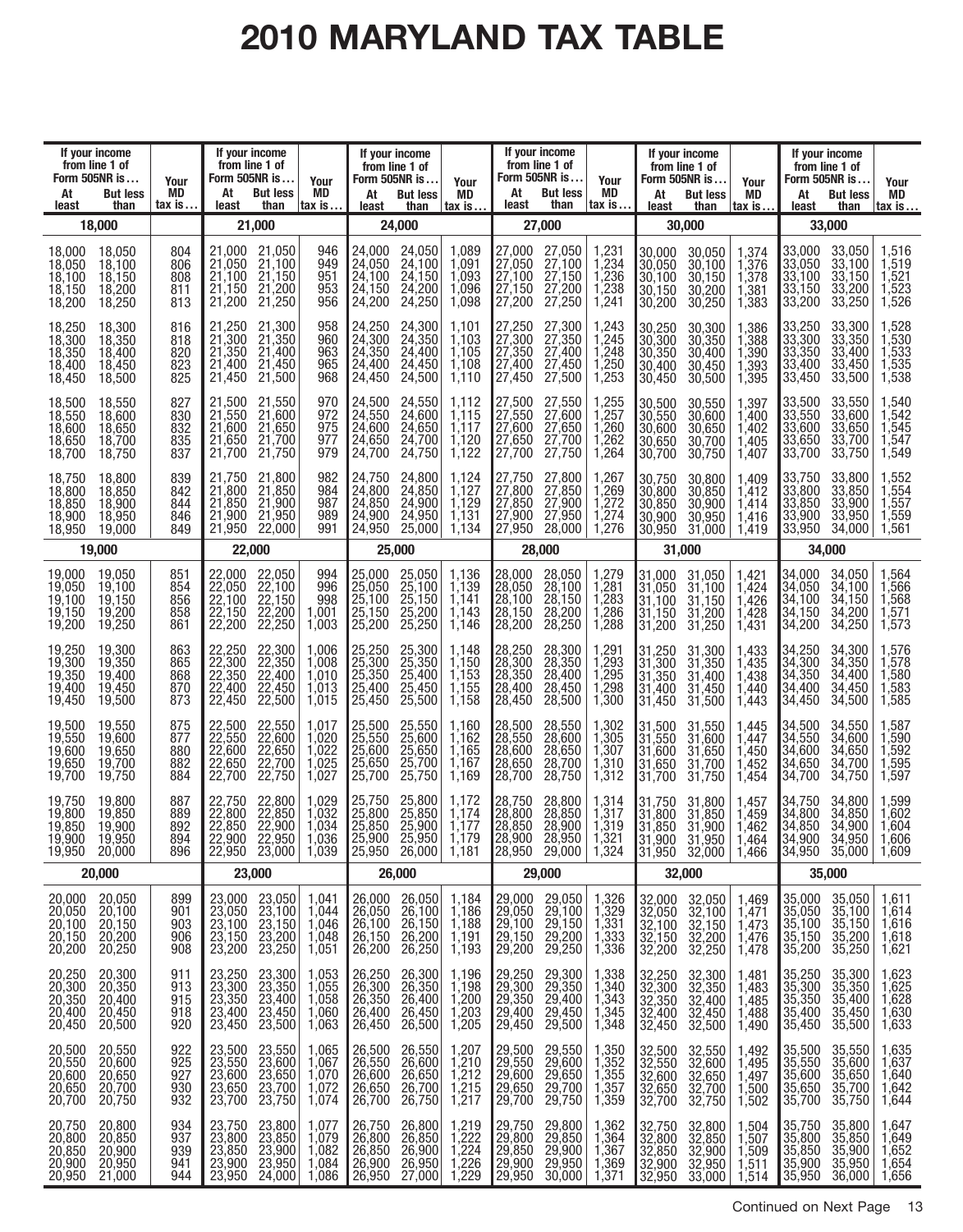# **2010 MARYLAND TAX TABLE**

| If your income<br>from line 1 of<br>Form 505NR is<br>At<br><b>But less</b><br>least<br>than                | Your<br><b>MD</b><br>$\mathsf{tax}$ is $\ldots$                             | If your income<br>from line 1 of<br>Form 505NR is<br>At<br><b>But less</b><br>least<br>than         | Your<br>MD<br>$\mathsf{tax}$ is $\ldots$        | At<br>least                                           | If your income<br>from line 1 of<br>Form 505NR is<br><b>But less</b><br>than | Your<br>MD<br>$\mathsf{tax}$ is $\dots$          | At<br>least                                                                   | If your income<br>from line 1 of<br>Form 505NR is<br><b>But less</b><br>than | Your<br>MD<br>tax is                             | At<br>least                                           | If your income<br>from line 1 of<br>Form 505NR is<br><b>But less</b><br>than | Your<br>MD<br><u>tax is</u>                      |
|------------------------------------------------------------------------------------------------------------|-----------------------------------------------------------------------------|-----------------------------------------------------------------------------------------------------|-------------------------------------------------|-------------------------------------------------------|------------------------------------------------------------------------------|--------------------------------------------------|-------------------------------------------------------------------------------|------------------------------------------------------------------------------|--------------------------------------------------|-------------------------------------------------------|------------------------------------------------------------------------------|--------------------------------------------------|
| 36,000                                                                                                     |                                                                             | 39,000                                                                                              |                                                 |                                                       | 42,000                                                                       |                                                  |                                                                               | 45.000                                                                       |                                                  |                                                       | 48,000                                                                       |                                                  |
| 36,000<br>36,050<br>36,050<br>36,100<br>36,100<br>36,150<br>36,150<br>36,200<br>36,200<br>36,250           | 1,659<br>1,661<br>1,663<br>1,666<br>1,668                                   | 39,000<br>39,050<br>39,050<br>39,100<br>39,100<br>39,150<br>39,150<br>39,200<br>39,200<br>39,250    | 1,801<br>1,804<br>1,806<br>1,808<br>1,811       | 42,000<br>42,050<br>42,100<br>42,150<br>42,200        | 42,050<br>42,100<br>42,150<br>42,200<br>42,250                               | 1,944<br>1,946<br>1,948<br>1,951<br>1,953        | 45.000<br>45,050<br>45,100<br>45,150<br>45,200                                | 45,050<br>45,100<br>45,150<br>45,200<br>45,250                               | 2,086<br>2,089<br>2,091<br>2,093<br>2,096        | 48,000<br>48,050<br>48,100<br>48,150<br>48,200        | 48,050<br>48,100<br>48.150<br>48,200<br>48,250                               | 2,229<br>2,231<br>2,233<br>2,236<br>2,238        |
| 36,250<br>36,300<br>36,300<br>36,350<br>36,350<br>36,400<br>36,400<br>36,450<br>36,450<br>36,500           | 1,671<br>1,673<br>1,675<br>1,678<br>1,680                                   | 39,250<br>39,300<br>39,300<br>39,350<br>39,350<br>39,400<br>39.400<br>39,450<br>39,500<br>39,450    | 1,813<br>1,815<br>1,818<br>1,820<br>1,823       | 42,250<br>42,300<br>42,350<br>42,400<br>42,450        | 42,300<br>42,350<br>42,400<br>42,450<br>42,500                               | 1,956<br>1,958<br>1,960<br>1,963<br>1,965        | 45,250<br>45,300<br>45,350<br>45,400<br>45,450                                | 45,300<br>45,350<br>45,400<br>45,450<br>45,500                               | 2,098<br>2,100<br>2,103<br>$\frac{2,105}{2,108}$ | 48,250<br>48,300<br>48,350<br>48,400<br>48,450        | 48,300<br>48,350<br>48.400<br>48,450<br>48,500                               | 2,241<br>2,243<br>2,245<br>2,248<br>2,250        |
| 36,500<br>36,550<br>36,550<br>36,600<br>36,600<br>36,650<br>36,650<br>36,700<br>36,700<br>36,750           | 1,682<br>1,685<br>1,687<br>1,690<br>1,692                                   | 39,500<br>39,550<br>39,550<br>39,600<br>39,600<br>39,650<br>39,650<br>39,700<br>39,750<br>39,700    | 1,825<br>1,827<br>1,830<br>1,832<br>1,834       | 42,500<br>42,550<br>42,600<br>42,650<br>42,700        | 42,550<br>42,600<br>42,650<br>42,700<br>42,750                               | 1,967<br>1,970<br>1,972<br>1,975<br>1,977        | 45,500<br>45,550<br>45,600<br>45,650<br>45,700                                | 45,550<br>45,600<br>45,650<br>45,700<br>45,750                               | 2,110<br>2,112<br>2,115<br>2,117<br>2,119        | 48,500<br>48,550<br>48.600<br>48,650<br>48,700        | 48,550<br>48,600<br>48,650<br>48,700<br>48.750                               | 2,252<br>2,255<br>2,257<br>2,260<br>2,262        |
| 36,750<br>36,800<br>36,800<br>36,850<br>36,850<br>36,900<br>36,900<br>36,950<br>36,950<br>37,000           | 1,694<br>1,697<br>1,699<br>1,701<br>1,704                                   | 39,750<br>39,800<br>39,800<br>39,850<br>39,850<br>39,900<br>39,900<br>39,950<br>39,950<br>40,000    | 1,837<br>1,839<br>1,842<br>1,844<br>1,846       | 42,750<br>42,800<br>42,850<br>42,900<br>42,950        | 42,800<br>42,850<br>42,900<br>42,950<br>43,000                               | 1,979<br>1,982<br>1,984<br>1,986<br>1,989        | 45,750<br>45,800<br>45,850<br>45.900<br>45,950                                | 45,800<br>45,850<br>45,900<br>45,950<br>46,000                               | 2,122<br>$\frac{2,124}{2,127}$<br>2,129<br>2,131 | 48,750<br>48,800<br>48.850<br>48,900<br>48,950        | 48,800<br>48,850<br>48,900<br>48,950<br>49,000                               | 2,264<br>2,267<br>2,269<br>2,271<br>2,274        |
| 37,000                                                                                                     |                                                                             | 40,000                                                                                              |                                                 |                                                       | 43,000                                                                       |                                                  |                                                                               | 46,000                                                                       |                                                  |                                                       | 49,000                                                                       |                                                  |
| 37,000<br>37,050<br>37,050<br>37,100<br>37,100<br>37,150<br>37,150<br>37,200<br>37,200<br>37,250           | 1,706<br>1,709<br>1,711<br>1,713<br>1,716                                   | 40,000<br>40,050<br>40,050<br>40,100<br>40,100<br>40,150<br>40,200<br>40,150<br>40,200<br>40,250    | 1,849<br>1,851<br>1,853<br>1,856<br>1,858       | 43,000<br>43,050<br>43,100<br>43,150<br>43,200        | 43,050<br>43,100<br>43,150<br>43,200<br>43,250                               | 1,991<br>1,994<br>1,996<br>1,998<br>2,001        | 46.000<br>46,050<br>46,100<br>46,150<br>46,200                                | 46,050<br>46,100<br>46,150<br>46,200<br>46,250                               | 2,134<br>2,136<br>2,138<br>2,141<br>2,143        | 49.000<br>49,050<br>49,100<br>49,150<br>49,200        | 49,050<br>49,100<br>49,150<br>49,200<br>49,250                               | 2,276<br>2,279<br>2,281<br>2,283<br>2,286        |
| 37,250<br>37,300<br>37,300<br>37,350<br>37,350<br>37,400<br>37,400<br>37,450<br>37,450<br>37,500           | 1,718<br>1,720<br>1,723<br>1,725<br>1,728                                   | 40,250<br>40,300<br>40,300<br>40,350<br>40,400<br>40,350<br>40,400<br>40,450<br>40,450<br>40,500    | 1,861<br>1,863<br>1,865<br>1,868<br>1,870       | 43,250<br>43,300<br>43,350<br>43,400<br>43,450        | 43,300<br>43,350<br>43,400<br>43,450<br>43,500                               | 2,003<br>2,005<br>2,008<br>2,010<br>2,013        | 46,250<br>46,300<br>46,350<br>46,400<br>46,450                                | 46,300<br>46,350<br>46,400<br>46,450<br>46,500                               | 2,146<br>$\frac{2,148}{2,150}$<br>2,153<br>2,155 | 49,250<br>49,300<br> 49,350<br>49.400<br>49,450       | 49,300<br>49,350<br>49,400<br>49,450<br>49,500                               | 2,288<br>2,290<br>2,293<br>2,295<br>2,298        |
| 37,500<br>37,550<br>37,550<br>37,600<br>37,600<br>37,650<br>37,650<br>37,700<br>37,700<br>37,750           | 1,730<br>1,732<br>1,735<br>1,737<br>1,739                                   | 40,500<br>40,550<br>40,550<br>40,600<br>40,600<br>40,650<br>40,650<br>40.700<br>40,750<br>40.700    | 1,872<br>1,875<br>1,877<br>1,880<br>1,882       | 43,500<br>43,550<br>43,600<br>43,650<br>43,700        | 43,550<br>43,600<br>43,650<br>43,700<br>43,750                               | 2,015<br>$\frac{2,017}{2,020}$<br>2,022<br>2,024 | 46,500<br>46,550<br>46,600<br>46,650<br>46,700                                | 46,550<br>46,600<br>46,650<br>46,700<br>46,750                               | 2,157<br>$\frac{2,160}{2,162}$<br>2,165<br>2,167 | 49,500<br>49,550<br>49,600<br>49,650<br>49,700        | 49,550<br>49,600<br>49,650<br>49,700<br>49,750                               | 2,300<br>2,302<br>$\frac{2,305}{2,307}$<br>2,309 |
| 37,750<br>37,800<br>37.800<br>37,850<br>37,850<br>37,900<br>37.900<br>37,950<br>38,000<br>37,950           | 1,742<br>1,744<br>1,747<br>1.749<br>1,751                                   | 40,750<br>40,800<br>40,800<br>40,850<br>40,850<br>40,900<br>40,900<br>40.950<br>40,950 41,000 1,894 | 1,884<br>1,887<br>1,889<br>1.891                | 43,750<br>43,800<br>43,850<br>43,900<br>43,950 44,000 | 43,800<br>43,850<br>43,900<br>43.950                                         | 2,027<br>2,029<br>2,032<br>2.034<br>2,036        | 46,750<br>46,800<br>46,850<br>Ⅰ46.900<br>$ 46,950 \t 47,000 $                 | 46,800<br>46,850<br>46,900<br>46.950                                         | 2,169<br>$\frac{2,172}{2,174}$<br>2.176<br>2,179 | 49,750<br>49,800<br>49,850<br>49,900<br>49,950 50,000 | 49,800<br>49,850<br>49,900<br>49,950                                         | 2,312<br>2,314<br>2,317<br>2.319<br>2,321        |
| 38,000                                                                                                     |                                                                             | 41,000                                                                                              |                                                 |                                                       | 44,000                                                                       |                                                  |                                                                               | 47,000                                                                       |                                                  |                                                       |                                                                              |                                                  |
| 38,000<br>38,050<br>38,050<br>38,100<br>38,100<br>38,150<br>38,150<br>38,200<br>38,200<br>38,250           | 1,754<br>1,756<br>1,758<br>1,761<br>1,763                                   | 41,050<br>41,100<br>41,000<br>41,050<br>41,150<br>41,100<br>41,200<br>41,150<br>41,250<br>41,200    | 1,896<br>1,899<br>1,901<br>1,903<br>1,906       | 44,000<br>44,050<br>44,100<br>44,150<br>44,200        | 44,050<br>44,100<br>$44,150$<br>$44,200$<br>44,250                           | 2,039<br>$\frac{2,041}{2,043}$<br>2,046<br>2,048 | 47,000<br>$\begin{array}{c} 47,050 \\ 47,100 \\ 47,150 \end{array}$<br>47,200 | 47,050<br>47,100<br>47,150<br>47,200<br>47,250                               | 2,181<br>2,184<br>2,186<br>2,188<br>2,191        |                                                       |                                                                              |                                                  |
| 38,250<br>38,300<br>38,350<br>38,300<br>38,350<br>38,400<br>38,400<br>38,450<br>38,450<br>38,500           | 1,766<br>1,768<br>1,770<br>1,773<br>1,775                                   | 41,250<br>41,300<br>41,350<br>41,400<br>41,300<br>41,350<br>41,400<br>41,450<br>41,500<br>41,450    | 1,908<br>1,910<br>1,913<br>1,915<br>1,918       | 44,250<br>44,300<br>44,350<br>44,400<br>44,450        | 44,300<br>44,350<br>44,400<br>44,450<br>44,500                               | 2,051<br>2,053<br>2,055<br>2,058<br>2,060        | 47,250<br>47,300<br>47,350<br>47,400<br>47,450                                | 47,300<br>47,350<br>47,400<br>47,450<br>47,500                               | 2,193<br>2,195<br>$\frac{2,198}{2,200}$<br>2,203 |                                                       |                                                                              |                                                  |
| $38,500$<br>$38,550$<br>$38,600$<br>$38,650$<br>$38,700$<br>38,550<br>38,600<br>38,650<br>38,700<br>38,750 | $\begin{array}{c} 1,777 \\ 1,780 \\ 1,782 \\ \end{array}$<br>1,785<br>1,787 | 41,550<br>41,600<br>41,650<br>41,500<br>41,550<br>41,600<br>41,650<br>41,700<br>41,750<br>41,700    | $1,920$<br>$1,922$<br>$1,925$<br>1,927<br>1,929 | 44,500<br>44,550<br>44,600<br>44,650<br>44,700        | 44,550<br>44,600<br>44,650<br>44,700<br>44,750                               | 2,062<br>2,065<br>2,067<br>2,070<br>2,072        | 47,500<br>$\frac{47,550}{47,600}$<br>$\frac{47,650}{47,550}$<br>47,700        | 47,550<br>47,600<br>47,650<br>47,700<br>47,750                               | 2,205<br>$\frac{2,207}{2,210}$<br>2,212<br>2,214 |                                                       |                                                                              |                                                  |
| $38,750$<br>$38,800$<br>$38,850$<br>$38,900$<br>$38,950$<br>38,800<br>38,850<br>38,900<br>39,000           | 1,789<br>1,792<br>1,794<br>1,796<br>1,799                                   | 41,750<br>41,800<br>41,850<br>41,900<br>41,800<br>41,850<br>41,900<br>41,950<br>41,950<br>42,000    | 1,932<br>1,934<br>1,937<br>1,939<br>1,941       | 44,750<br>44,800<br>44,850<br>44,900<br>44,950        | 44,800<br>44,850<br>44,900<br>44,950<br>45,000                               | 2,074<br>2,077<br>2,081<br>2,084                 | 47,750<br>47,800<br>47,850<br>47,900<br>47,950                                | 47,800<br>47,850<br>47,900<br>47,950<br>48,000                               | 2,217<br>$\frac{2,219}{2,222}$<br>2,224<br>2,226 |                                                       |                                                                              |                                                  |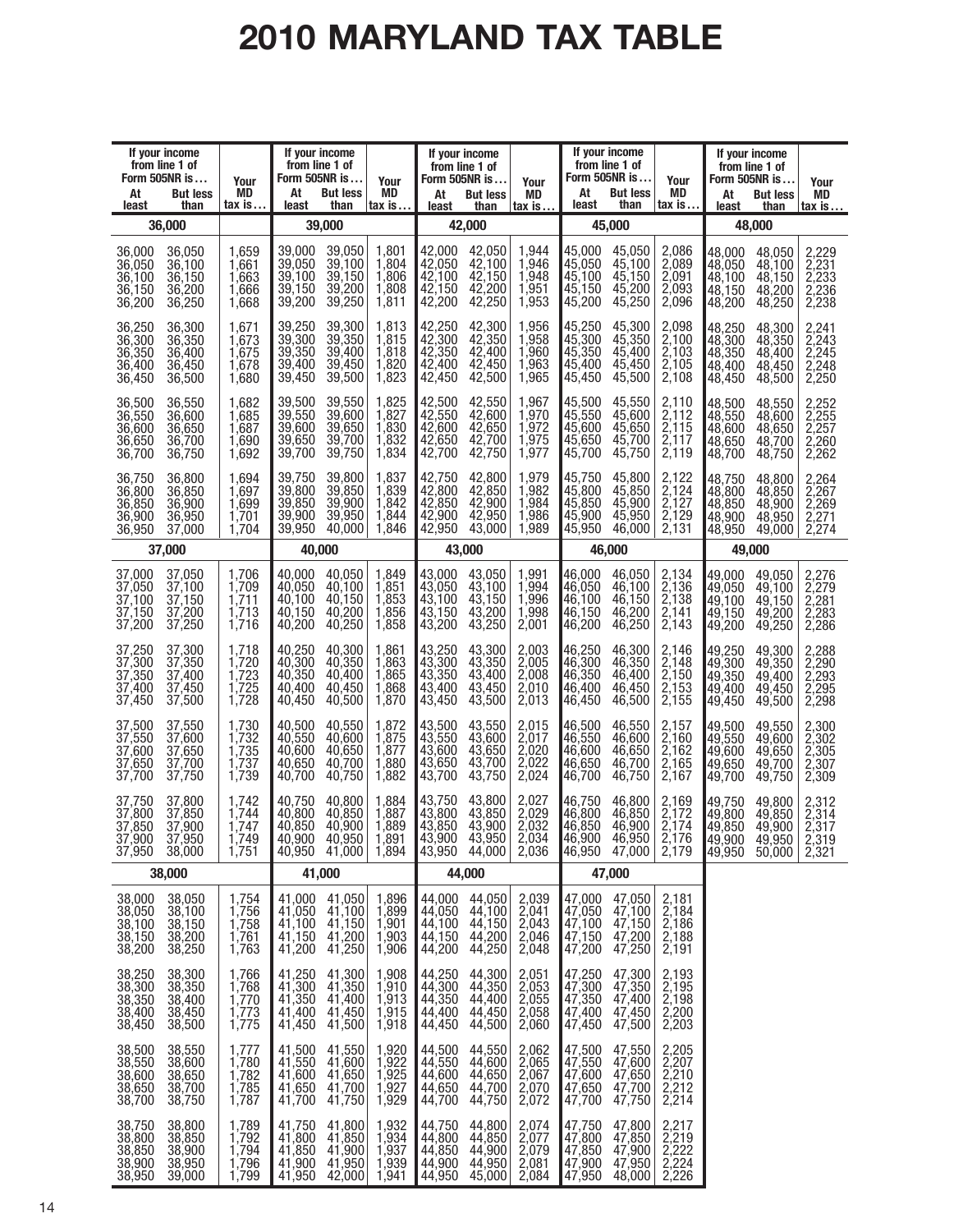## **Use the appropriate Maryland tax computation worksheet schedule below if your taxable net income is \$50,000 or more.**

Tax Rate Schedule I – Use if your filing status is Single, Married Filing Separately, or Dependent Taxpayer. Use the one row in which your taxable net<br>income appears.

| <b>Taxable Net Income</b>                   | (a)                                           | (b)                                | (c)                                                          | (d)                      | (e)                                |                    | <b>MARYLAND TAX</b>                                                 |
|---------------------------------------------|-----------------------------------------------|------------------------------------|--------------------------------------------------------------|--------------------------|------------------------------------|--------------------|---------------------------------------------------------------------|
| If Line 1 of Form 505NR is:                 | Enter the amount from<br>Line 1 of Form 505NR | Subtraction<br>Amount              | <b>Subtract Column</b><br>$(b)$ from $(a)$ and<br>enter here | Multiplication<br>Amount | Multiply (c) by<br>(d), enter here | Addition<br>Amount | Add (e) to (f). Enter<br>result here and on<br>Line 2 of Form 505NR |
| At Least \$50,000 but not over<br>\$150,000 |                                               | 3.000.00                           | l S                                                          | x .0475                  | \$                                 | 90.00              |                                                                     |
| Over \$150,000 but not over<br>l \$300.000  |                                               | 150,000.00 \\$<br><sup>\$</sup>    |                                                              | x.0500                   | \$                                 | 7.072.50<br>\$     | ∣\$                                                                 |
| Over \$300,000 but not over<br>\$500,000    |                                               | $300.000.00$ \ \$<br><sup>\$</sup> |                                                              | x.0525                   | S                                  | 14.572.50<br>\$    | - S                                                                 |
| Over \$500,000 but not over<br>\$1,000,000  |                                               | $500.000.00$ S<br>\$               |                                                              | x .0550                  | S                                  | 25.072.50          | -\$                                                                 |
| Over \$1.000.000                            |                                               | $$1,000,000.00$ \ \ \$             |                                                              | x.0625                   | S                                  | 52.572.50          | -\$                                                                 |

**Tax Rate Schedule II** – Use if your filing status is Married Filing Joint, Head of Household, or Qualifying Widow(er) with Dependent Child. Use the one row in which your taxable net income appears

| <b>Taxable Net Income</b>                   | (a)                                           | (b)                          | (c)                                                   | (d)                      | (e)                                |                             | <b>MARYLAND TAX</b>                                                         |
|---------------------------------------------|-----------------------------------------------|------------------------------|-------------------------------------------------------|--------------------------|------------------------------------|-----------------------------|-----------------------------------------------------------------------------|
| If Line 1 of Form 505NR is:                 | Enter the amount from<br>Line 1 of Form 505NR | Subtraction<br>Amount        | Subtract Column<br>$(b)$ from $(a)$ and<br>enter here | Multiplication<br>Amount | Multiply (c) by<br>(d), enter here | Addition<br>Amount          | Add $(e)$ to $(f)$ .<br>Enter result here<br>and on Line 2 of<br>Form 505NR |
| At Least \$50,000 but not over<br>\$200,000 |                                               | $3.000.00$ S<br>J            |                                                       | x .0475                  | S                                  | 90.00                       |                                                                             |
| Over \$200,000 but not over<br>\$350,000    |                                               | $200,000.00$ \ \$<br>\$      |                                                       | x.0500                   | \$                                 | 9.447.50<br>\$              | - \$                                                                        |
| Over \$350,000 but not over<br>\$500,000    |                                               | $350,000.00$ \ \$<br>\$      |                                                       | x .0525                  | S                                  | 16.947.50<br>\$.            | S.                                                                          |
| Over \$500,000 but not over<br> \$1,000,000 |                                               | $500.000.00$ $\mid$ \$<br>\$ |                                                       | x.0550                   | \$                                 | 24.822.50<br>\$             | - \$                                                                        |
| Over \$1,000,000                            |                                               | $$1.000.000.00$ S            |                                                       | x.0625                   | \$                                 | 52,322.50<br>$\mathfrak{L}$ | -S                                                                          |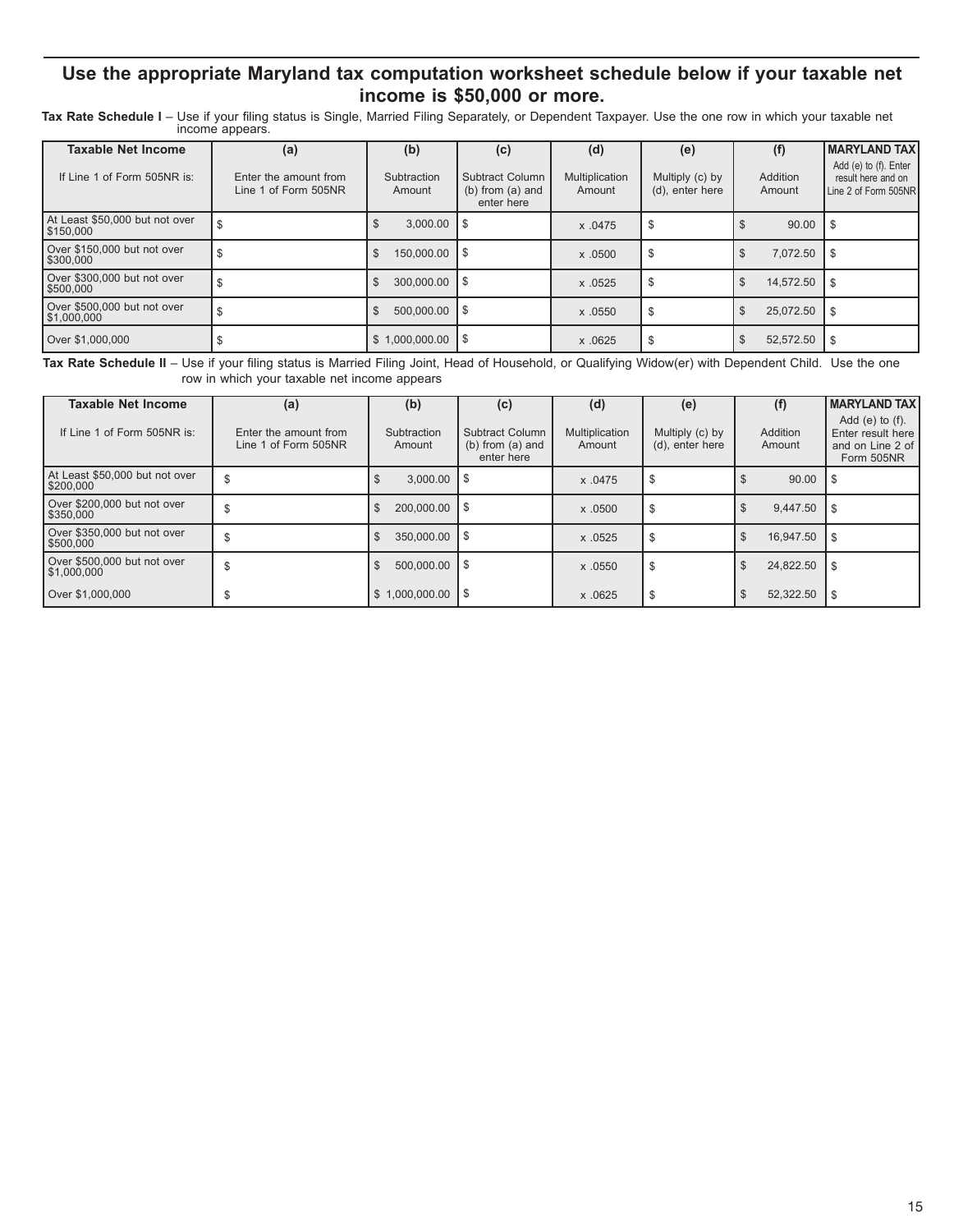## **END THE WAIT. CHECK LINE 38!**

Right now, the lives of thousands of children, youth and adults with developmental disabilities like autism, Down syndrome and cerebral palsy are on hold. They are counting on concerned citizens like you to help the Maryland Waiting List Fund provide:

- services for children
- job training and employment
- opportunities to live in the community
- crisis intervention

## **ELIMINATE WAITS!**

- Enter the amount you want to donate. Every dollar helps.
- Your gift will be deducted from your tax refund or added to your tax payment.
- You can deduct the gift next year.

*(Use Line 38 on Form 502 or Line 14 on Form 503, Line 34 on Fiduciary Form 504 or Line 40 on NonResident Form 505.)*

For more information, call the Maryland Department of Disabilities at 800-637-4113 or visit **www.mdod.maryland.gov**

## **Maryland Cancer Fund**

## *Use Line 41 and join the fight against cancer in Maryland.*

Contributions to the Maryland Cancer Fund can support cancer:

- Prevention
- Screening and Education
- Treatment
- Research

## *It's easy:*

- 1. Enter the amount you wish to donate on Line 41.
- 2. That amount will be deducted from your refund or will be added to your tax payment.

For more information, Call the Maryland Department of Health and Mental Hygiene at 1-800-477-9774



**www.mdcancerfund.org**

# **SUPPORT THE BAY CHECK LINE 39 on your tax form.**

**Acres of wetlands restored, thousands of trees planted, dozens of endangered animals and plants protected.**

> **Give \$1 or \$1,000 to keep the Bay healthy.**

It's this easy:

- 1. Enter the amount you wish to donate on line 39\*.
- 2. That amount will be deducted from your refund or added to your tax payment.
- 3. The donation is tax deductible in the following year.

Donations are split evenly between the Chesapeake Bay Trust and the Wildlife and Heritage Division of the Department of Natural Resources. For more information, call the Chesapeake Bay Trust at 410.974.2941.